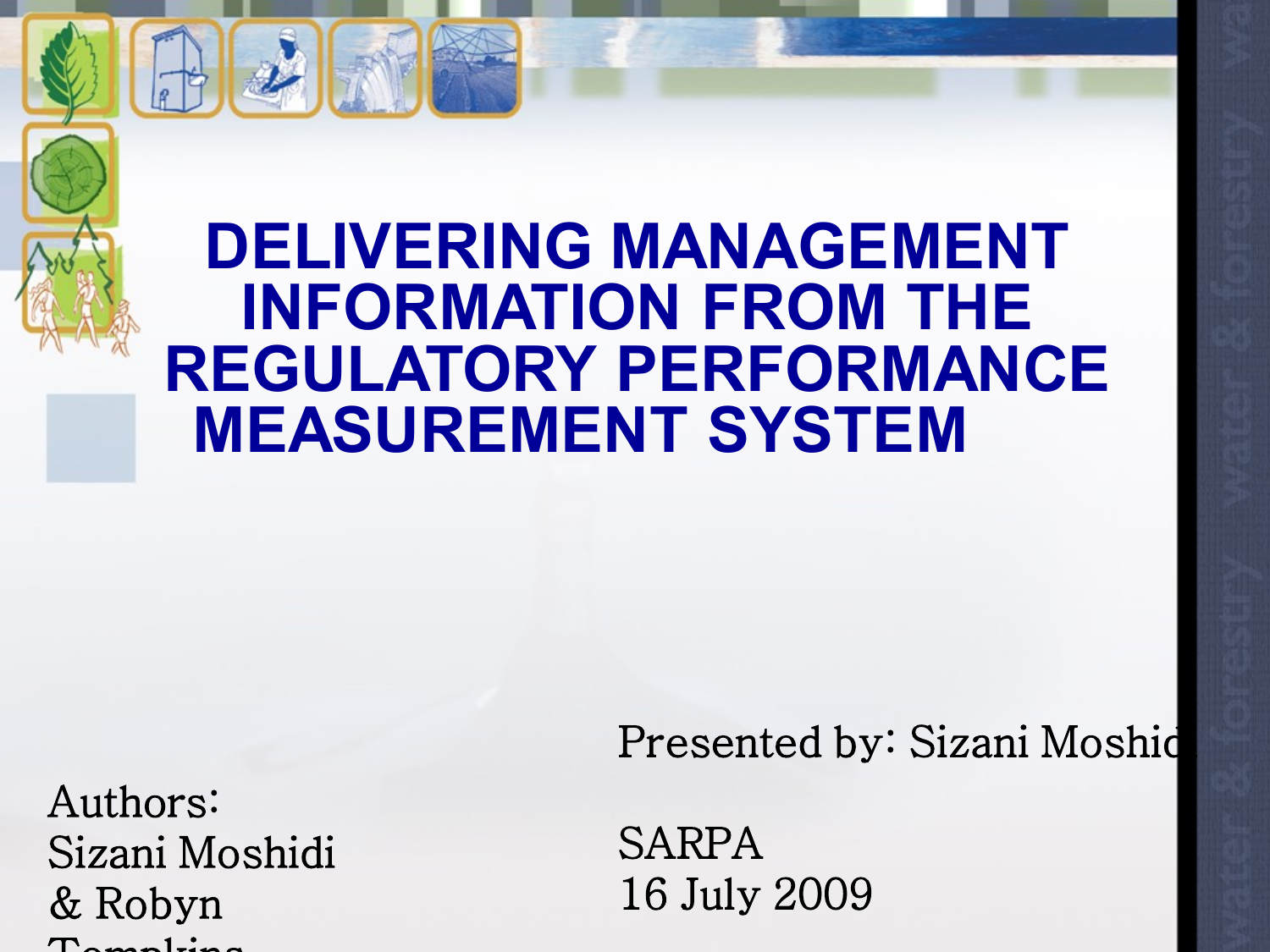## Contents

- Introduction to the RPMS
- Understanding performance measurement & indicators
- Data collection methodology
- Results of the data analysis (system reports)
- Conclusions & Recommendations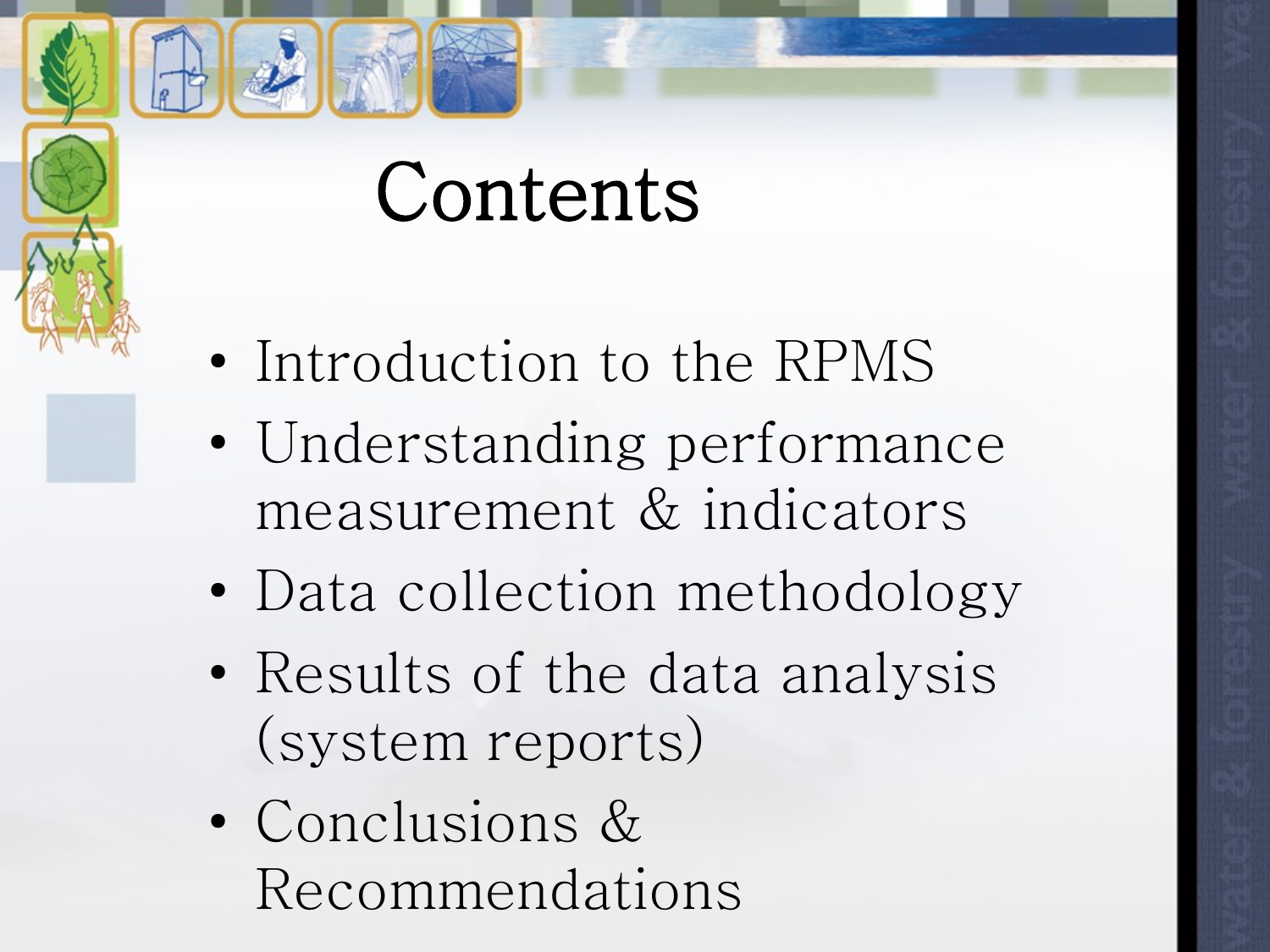#### Rationale

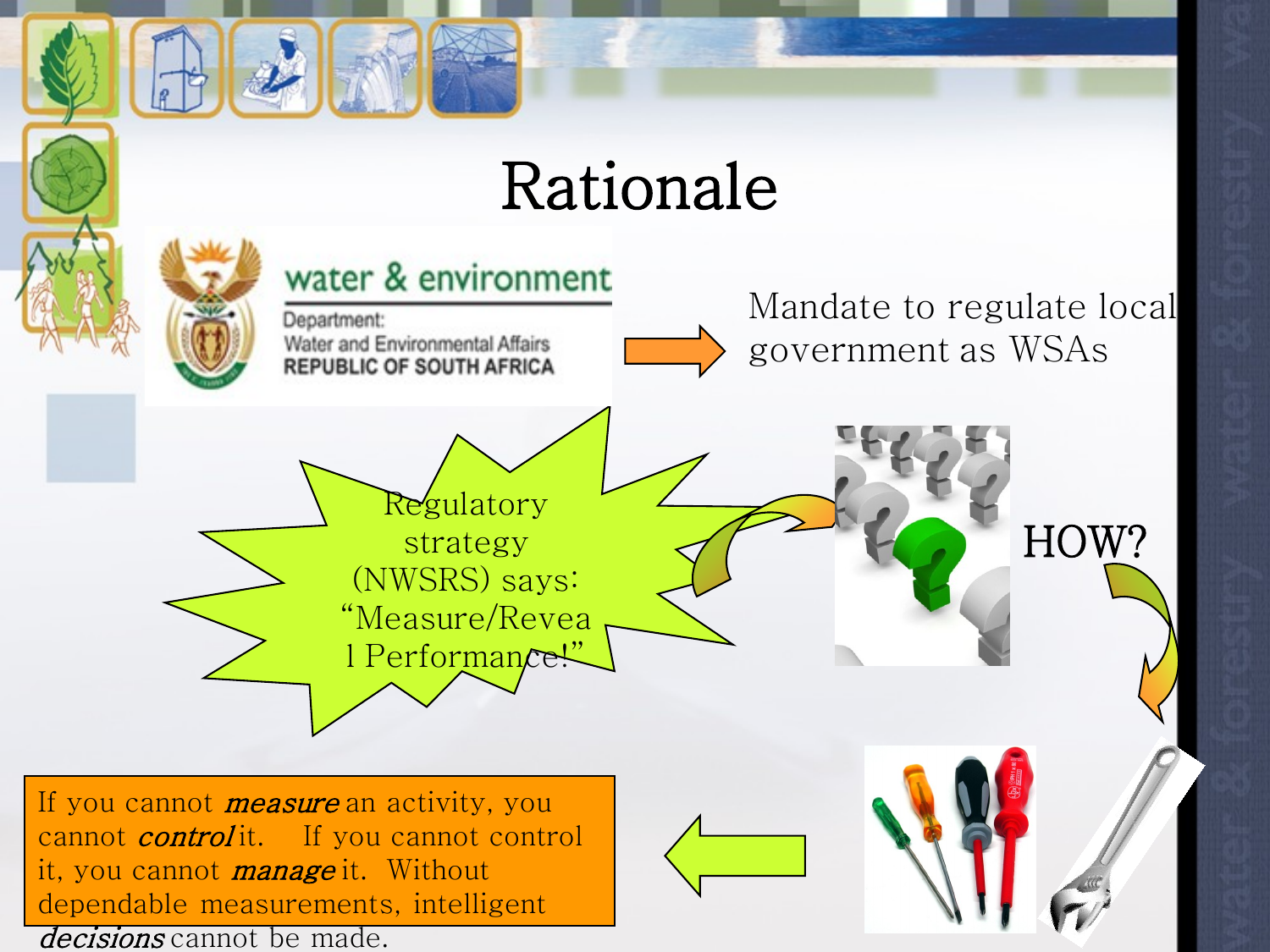#### RPMS context

Various key projects including: Water Services Regulatory Management System  $\sim$  11 KPIs

WATER & <u>Environment</u><br> **NWSRS** 



1: Access to water supply 2: Access to sanitation supply 3: Access to FBW 4: Access to FBS 5: Drinking water quality 6: Wastewater quality 7: Customer services standards 8: Institutional effectiveness 9: Financial performance 10: Strategic asset management 11: Water use efficiency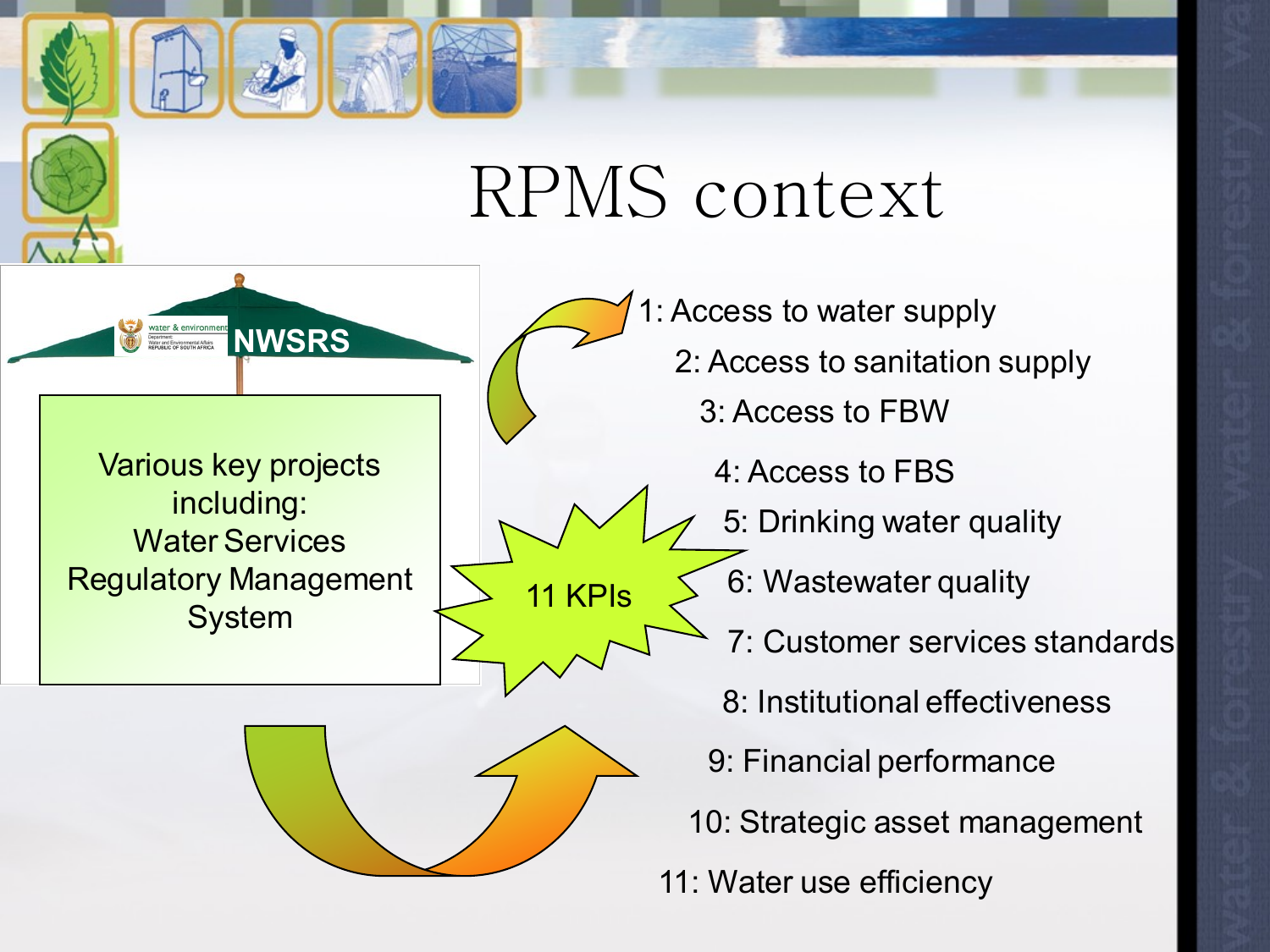## Objectives of the RPMS

- Purpose:
	- To systematically and uniformly assess WSA compliance to national norms and standards in each of the identified performance areas,
	- To highlight non-complying WSAs &
	- To manage the consequences of non compliance
- Objectives:
	- Improve business practise
	- To improve compliance with national standards and norms
	- To ensure DWA's regulatory processes are standardised and uniform (Regulator has to be transparent, consistent and predictable)
	- To ensure that data is collected is verifiable, accurate & useful to other processes, and
	- WSAs RECEIVE STRATEGIC FEEDBACK on data provided.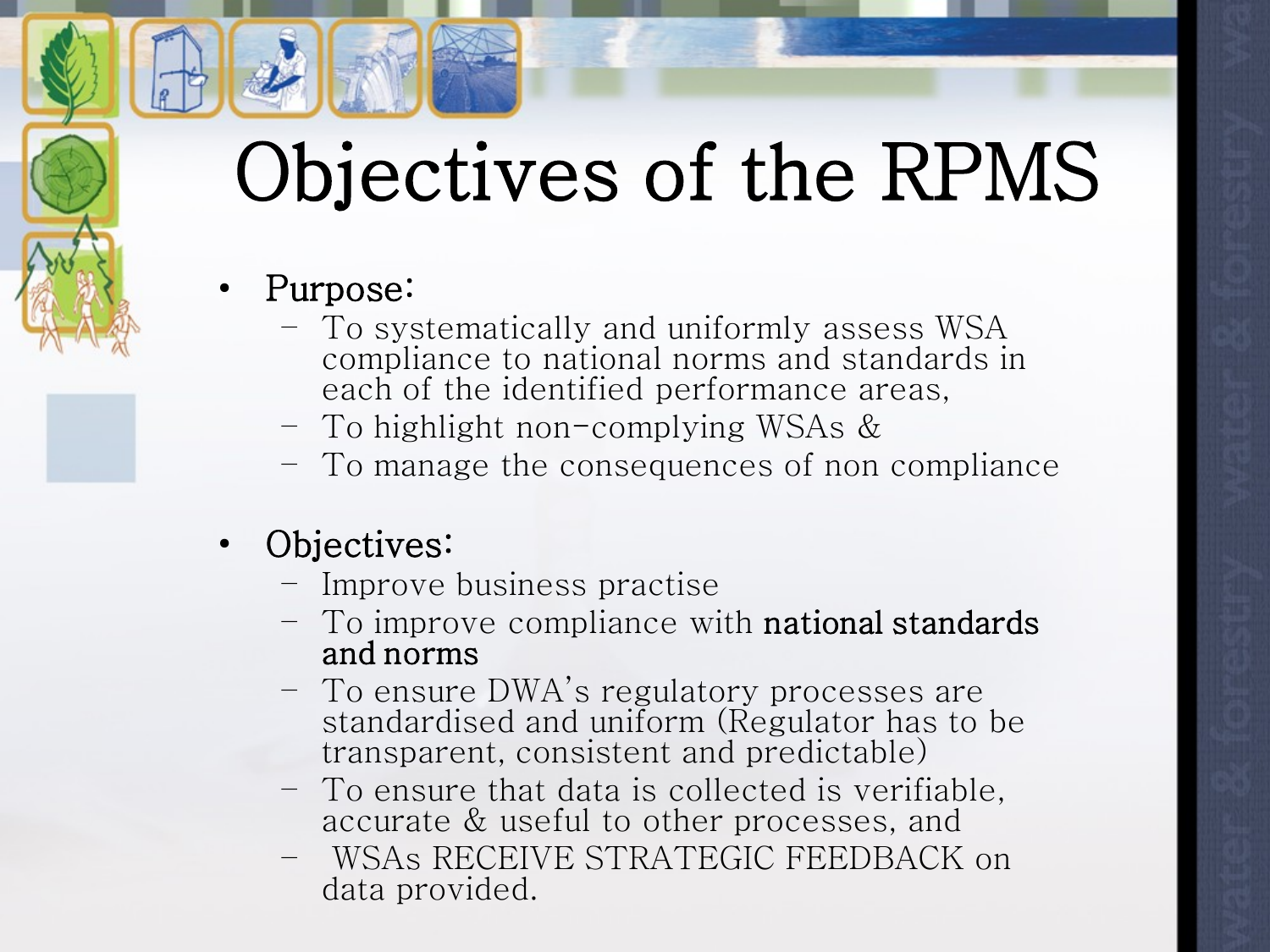#### What is the Regulatory Performance Measurement System?

*A simple tool to be used by the Regulator to measure performance against key performance indicators and to determine performance trends with the intention of promoting best practice in the sector*

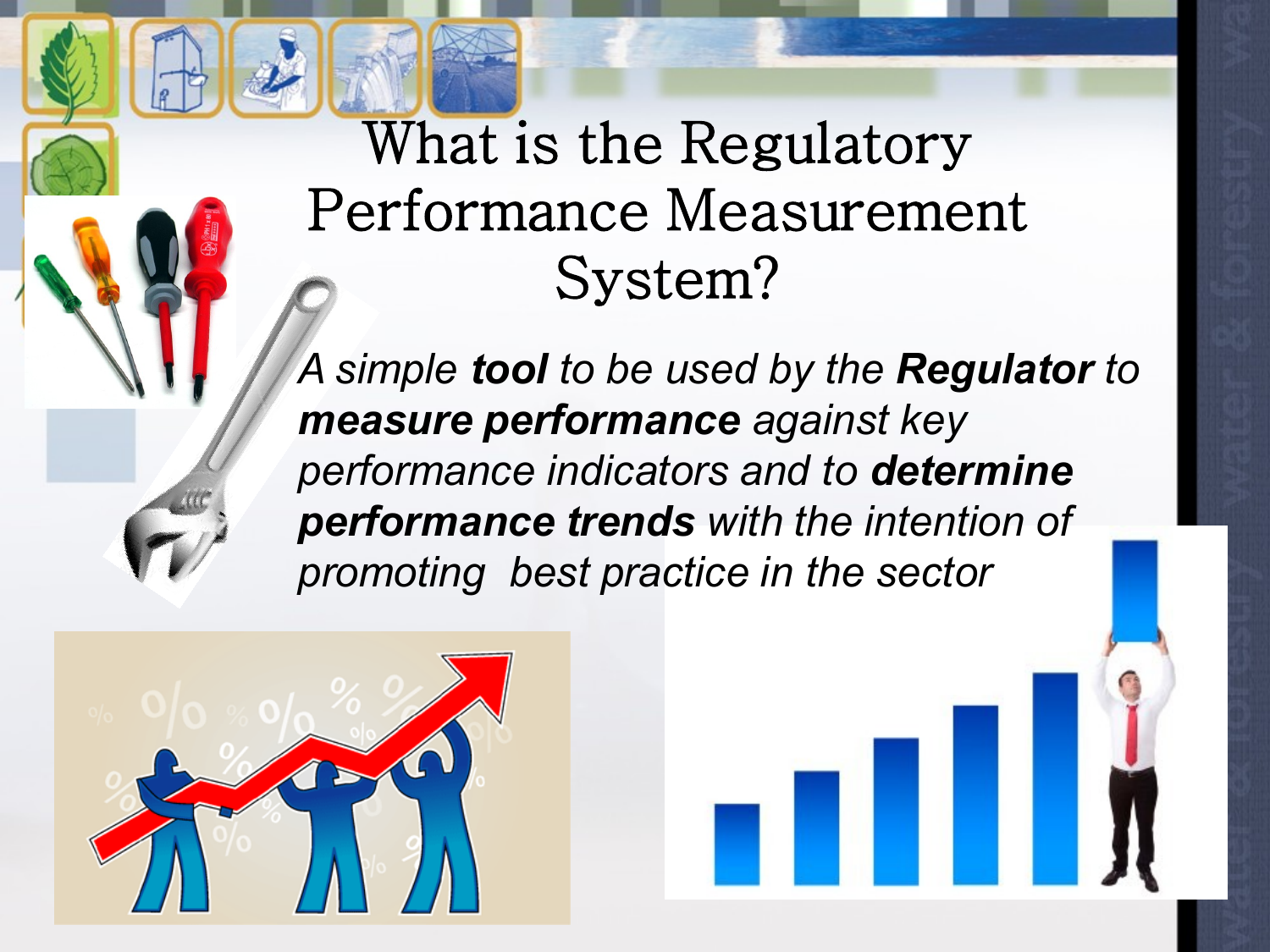## Understanding performance measurement

**Definition**: the process of developing measurable indicators that can be systematically tracked to assess progress made in achieving predetermined goals or standards

Performance measurement system

**Definition**: formal, regular, rigorous system of data collection and usage that provides measures in changes in effectiveness and efficiency to illustrate the relative performance of an entity over time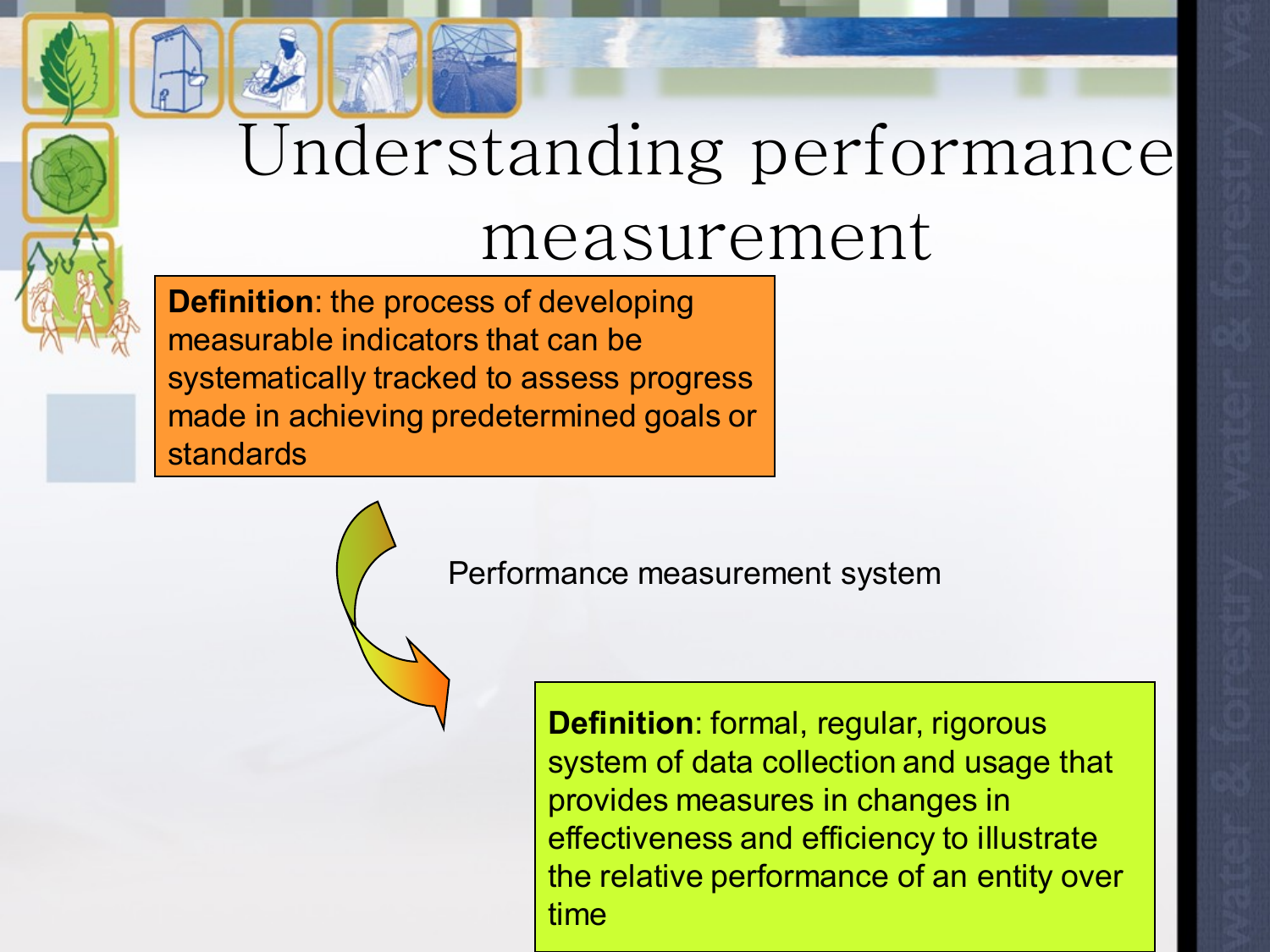# Using indicators in the RPMS

Regulation: the activity of managing the consequences of noncompliance

Objectively, uniformly and transparently

Indicators indicate

Indicators point to a problem and establish a trend by simplifying measures. RPMS is not a system for detailed data or reports

Indicators cover broad areas of water services business

Broken down into weighted components to reflect performance on critical issues in each broad area



Compliance measured against a standard and performance on a performance scale

Application of national (& international) norms & standards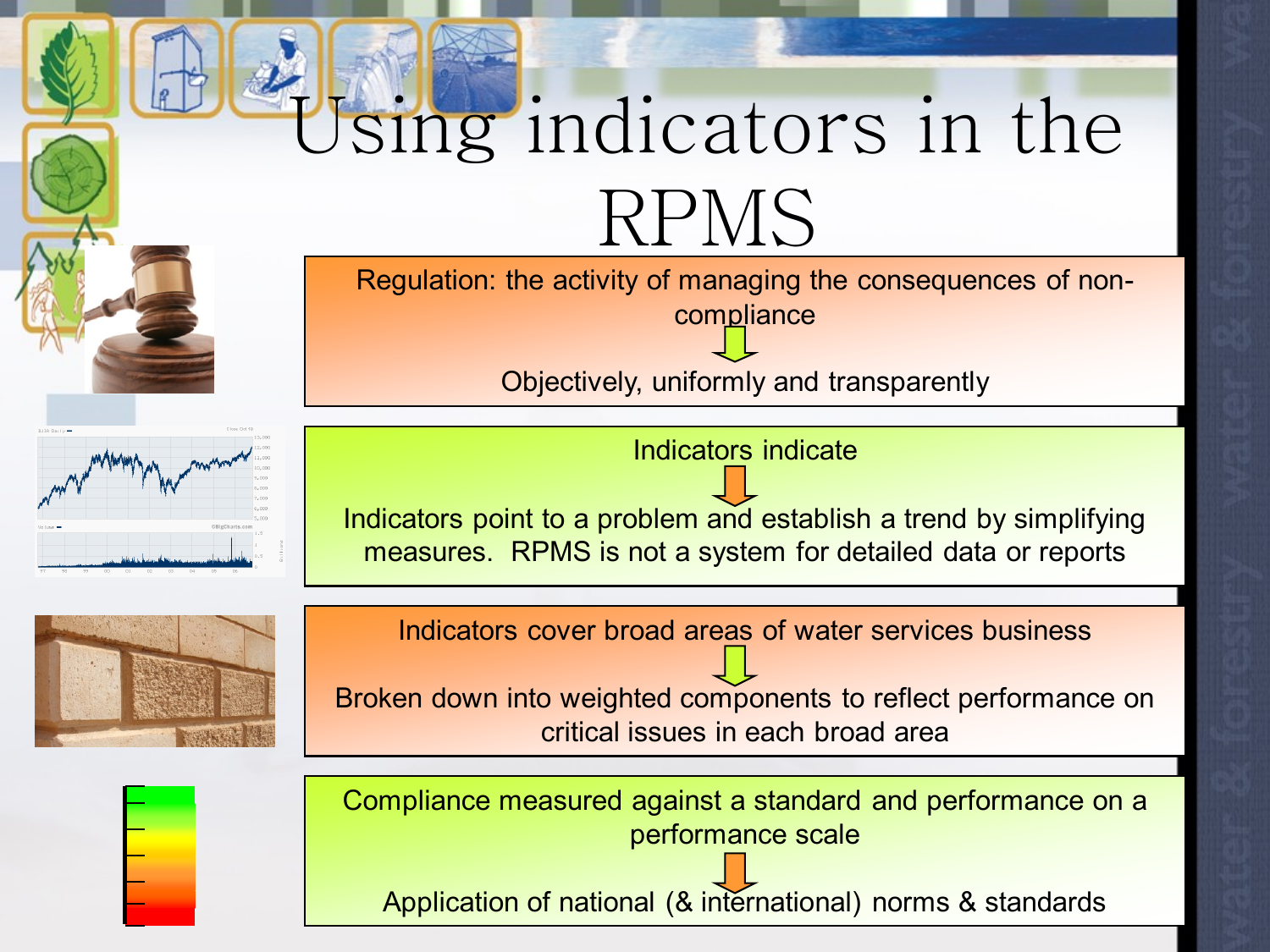## Methodology

- Data is based on the Legislative reporting framework
- Only credible and verifiable data is needed for the system
- Automated data channels are in place for KPI  $1 - 6$ , data for KPI  $7 - 11$  is sourced directly from municipalities

#### DATA COLLECTION PROCESS

- 07/08 Municipal Financial year data was collected in 5 provinces *(Gauteng; WC; FS;* NC & Limpopo)
- 08/09 data to be collected from August 2009.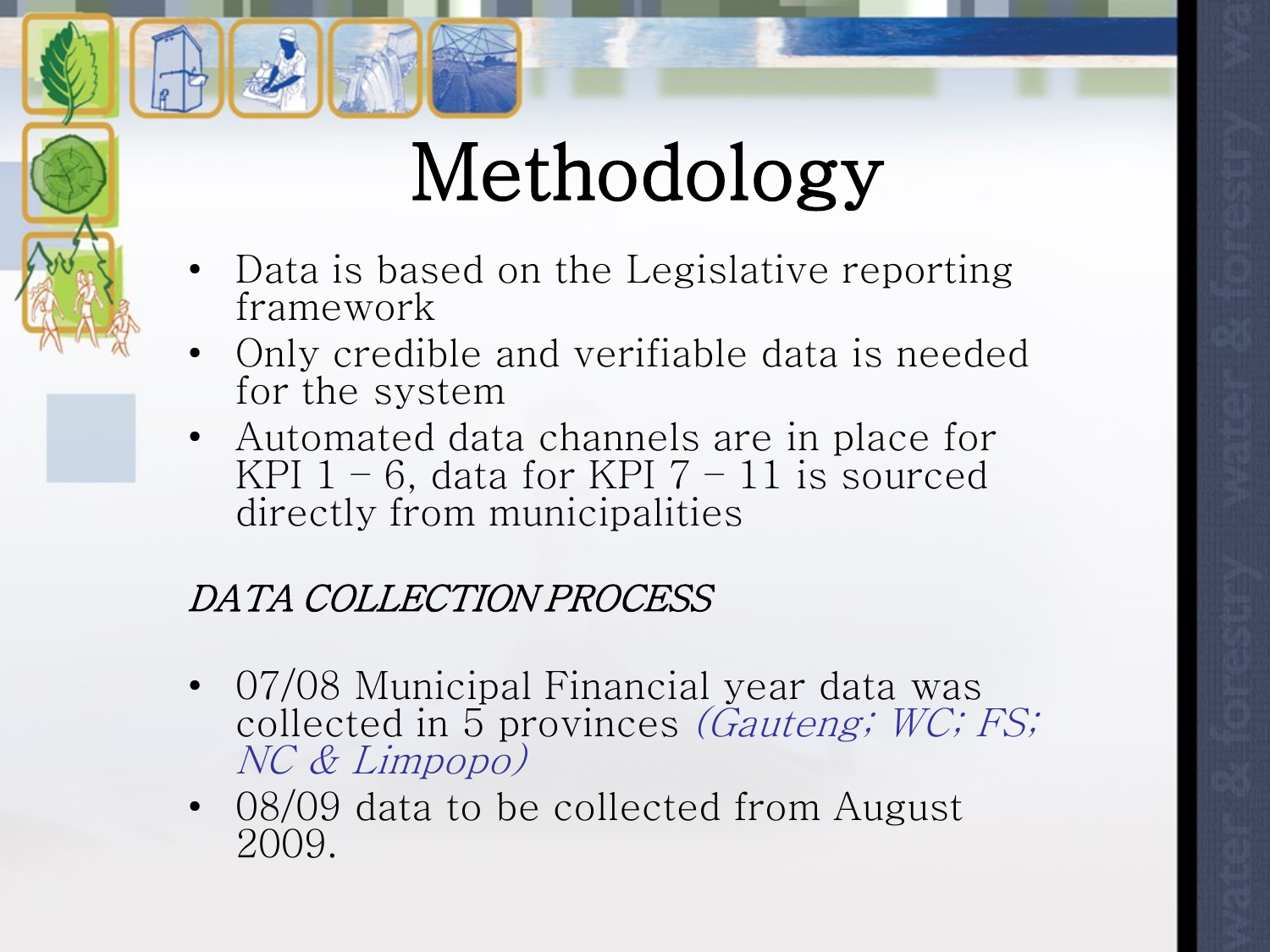### TYPES OF REPORTS

## for the benefit of the WSAs

• System Dash board

- Compliance Assessment report
- Performance Assessment report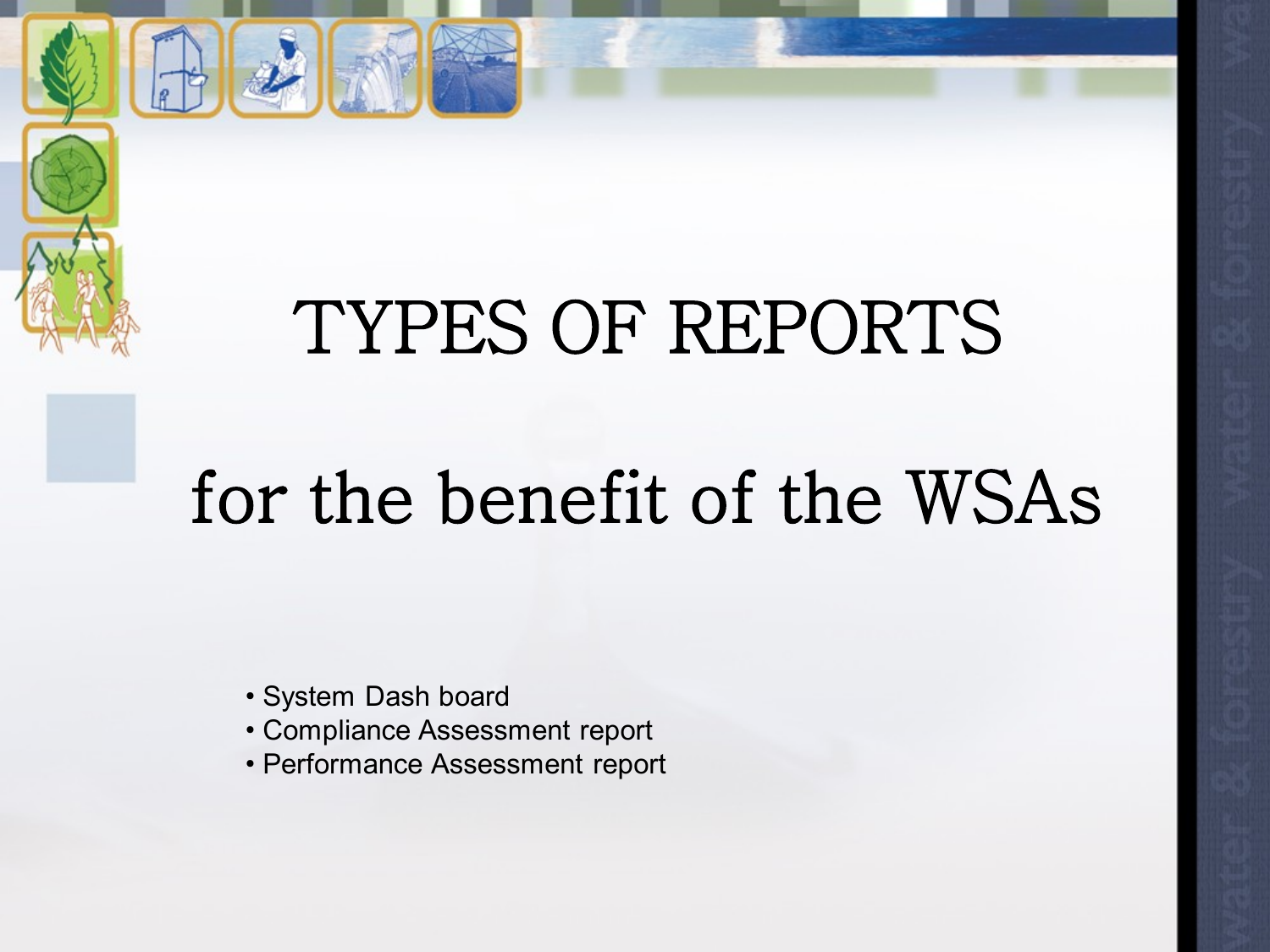|                                                                                                         | <sup>2</sup> Department of Water Affairs & Forestry - Microsoft Internet Explorer |                                                                                                                                          |               |                                                              |                            |                                       |                          |                   |                                             | 归区<br>н.                              |
|---------------------------------------------------------------------------------------------------------|-----------------------------------------------------------------------------------|------------------------------------------------------------------------------------------------------------------------------------------|---------------|--------------------------------------------------------------|----------------------------|---------------------------------------|--------------------------|-------------------|---------------------------------------------|---------------------------------------|
| File<br>Edit                                                                                            | View Favorites Tools Help                                                         |                                                                                                                                          |               |                                                              |                            |                                       |                          |                   |                                             |                                       |
|                                                                                                         | $\bullet$                                                                         |                                                                                                                                          |               |                                                              | <b>PUBLIC VIEW DASH BC</b> |                                       |                          |                   |                                             |                                       |
| Address <b>&amp; http://www.dwaf.gov.za/dir_ws/rpm/</b>                                                 |                                                                                   |                                                                                                                                          |               |                                                              |                            |                                       | $\vee$ $\rightarrow$ Go  | pdf -             |                                             | $Links$ $\rightarrow$<br>$P$ to $P$ 0 |
|                                                                                                         |                                                                                   |                                                                                                                                          |               | DWAF Internet   DWAF Intranet   WS Systems Menu   Contact Us |                            |                                       |                          |                   |                                             |                                       |
| water & forestry<br>Department:<br><b>Nater Affairs and Forestry</b><br><b>REPUBLIC OF SOUTH AFRICA</b> | G                                                                                 |                                                                                                                                          |               |                                                              | ٥                          |                                       |                          |                   |                                             |                                       |
| <b>DWAF Home</b>                                                                                        | Water Services Regulatory Management System - (WSRMS)                             |                                                                                                                                          |               |                                                              |                            |                                       |                          |                   | <b>SEARCH</b>                               |                                       |
|                                                                                                         | You are here: Home »                                                              |                                                                                                                                          |               |                                                              |                            |                                       |                          |                   |                                             | 8 X 5                                 |
| <b>WSRMS Home</b>                                                                                       | ▶ Welcome WSRMS guest visitor (Login here)                                        |                                                                                                                                          |               |                                                              |                            |                                       |                          |                   | System Version: 2.0<br>Site visitors: 05354 | Related Information                   |
| » Profiles                                                                                              |                                                                                   |                                                                                                                                          |               |                                                              |                            |                                       |                          |                   |                                             |                                       |
| $\overline{\phantom{a}}$<br><b>National</b><br>⊞<br>Eastern Cape                                        | <b>Level: National</b>                                                            |                                                                                                                                          |               |                                                              |                            |                                       |                          |                   |                                             |                                       |
| $+$<br><b>Free State</b><br>$+$<br>Gauteng                                                              | <b>KPI Dashboard</b><br><b>Key Performance Indicators</b>                         |                                                                                                                                          |               |                                                              |                            | <b>Translated</b><br><b>KPI Score</b> | <b>Required</b><br>score | <b>Compliance</b> | <b>Trend &amp;</b><br><b>Target</b>         |                                       |
| ⊞<br>KwaZulu-Natal<br>$+$<br>Limpopo                                                                    | KPI 1: Access to water supply [Overall KPI compliance score]                      |                                                                                                                                          |               |                                                              |                            | 3.987                                 | 3                        | F)                |                                             |                                       |
| $\overline{+}$<br>Mpumalanga                                                                            | KPI 2: Access to sanitation [Overall KPI compliance score]                        |                                                                                                                                          |               |                                                              |                            | 3.061                                 | 3                        | Ď                 |                                             |                                       |
| ⊞<br>North West<br>$+$<br>Northern Cape                                                                 | KPI 3: Free Basic Water [Overall KPI compliance score]                            |                                                                                                                                          |               |                                                              |                            |                                       | $\overline{3}$           | ₿                 | D                                           | * Announcements                       |
| ⊞<br><b>Western Cape</b>                                                                                | <b>KPI 4: Free Basic Sanitation [Overall KPI compliance score]</b>                |                                                                                                                                          |               |                                                              |                            |                                       | 3                        | 9                 |                                             |                                       |
|                                                                                                         | KPI 5: Drinking Water Quality [Overall KPI compliance score]                      |                                                                                                                                          |               |                                                              |                            |                                       | 4.5                      | 9                 |                                             |                                       |
|                                                                                                         | KPI 6: Wastewater quality [Overall KPI compliance score]                          |                                                                                                                                          |               |                                                              |                            |                                       | -3                       | 9                 | $\Rightarrow$                               |                                       |
| » Links                                                                                                 | KPI 7: Customer service standards [Overall KPI compliance score]                  |                                                                                                                                          |               |                                                              |                            | 2.375                                 | 2.5                      | Ð                 | ₽                                           |                                       |
| • Policies<br>• Masibambane                                                                             | KPI 8: Institutional effectiveness [Overall KPI compliance score]                 |                                                                                                                                          |               |                                                              |                            | 1.995                                 | 3.5                      | ŋ                 | ₿                                           |                                       |
|                                                                                                         | KPI 9: Financial performance [Overall KPI compliance score]                       |                                                                                                                                          |               |                                                              |                            | 0.678                                 | $\overline{4}$           |                   | $\Rightarrow$                               |                                       |
| » Login                                                                                                 | KPI 10: Strategic asset management [Overall KPI compliance score]                 |                                                                                                                                          |               |                                                              |                            | 2.502                                 | 3                        |                   |                                             |                                       |
| » Contact Us                                                                                            | KPI 11: Water use efficiency [Overall KPI compliance score]                       |                                                                                                                                          |               |                                                              |                            | 2.000                                 | 3                        |                   |                                             | <b>Call Centre Toll Free Line</b>     |
| $\boldsymbol{\gg}$ Organogram                                                                           |                                                                                   |                                                                                                                                          |               |                                                              |                            |                                       |                          |                   |                                             | 0800 200 200                          |
| » Feedback                                                                                              |                                                                                   |                                                                                                                                          |               |                                                              |                            |                                       |                          |                   |                                             |                                       |
|                                                                                                         |                                                                                   |                                                                                                                                          |               |                                                              |                            |                                       |                          |                   |                                             |                                       |
|                                                                                                         |                                                                                   |                                                                                                                                          |               |                                                              |                            |                                       |                          |                   |                                             | [top]                                 |
|                                                                                                         |                                                                                   | This site is best viewed using 1024 $\times$ 768 resolution with Internet Explorer 4.5, Netscape Communicator 4.5, Mozilla 1.x or higher |               |                                                              |                            |                                       |                          |                   |                                             |                                       |
|                                                                                                         |                                                                                   |                                                                                                                                          |               | Page hits: 01080                                             |                            |                                       |                          |                   |                                             |                                       |
| ë                                                                                                       |                                                                                   |                                                                                                                                          |               |                                                              |                            |                                       |                          |                   |                                             | <b>O</b> Internet                     |
| <b>H</b> start                                                                                          | <b>○ © © &gt; ©</b> NC Regional WS                                                | <b>M</b> DWAF WSRMS (                                                                                                                    | Presentations | DATA REQUIREM.                                               | <b>B</b> Microsoft PowerP  | Department of W.                      |                          | A MatopDodge: N., |                                             | <b>ICHO HIGHLO 8:59 AM</b>            |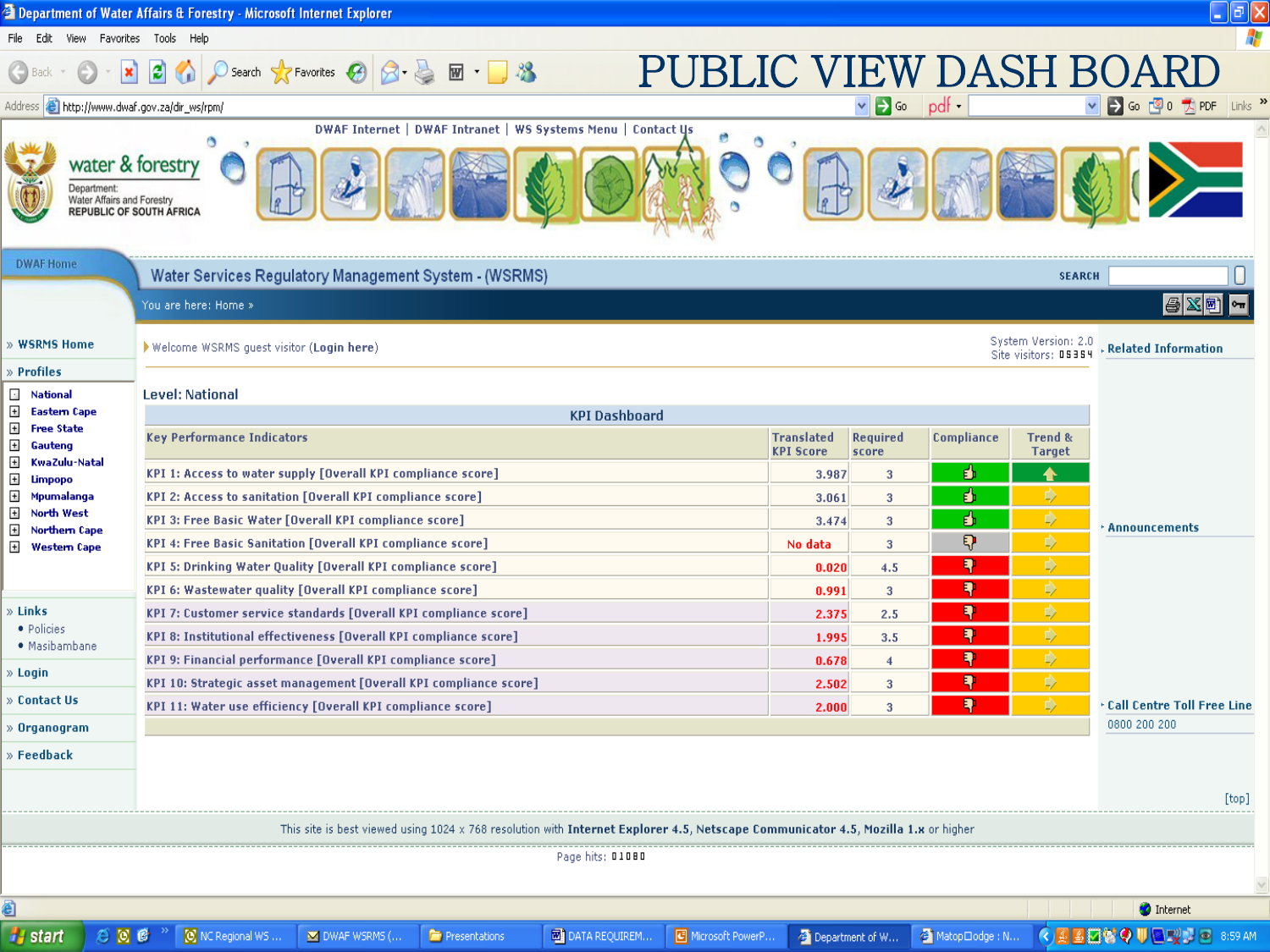## Compliance Assessment measure

Non compliance based on data provided



Compliance based on data provided

Non-compliance with no data provided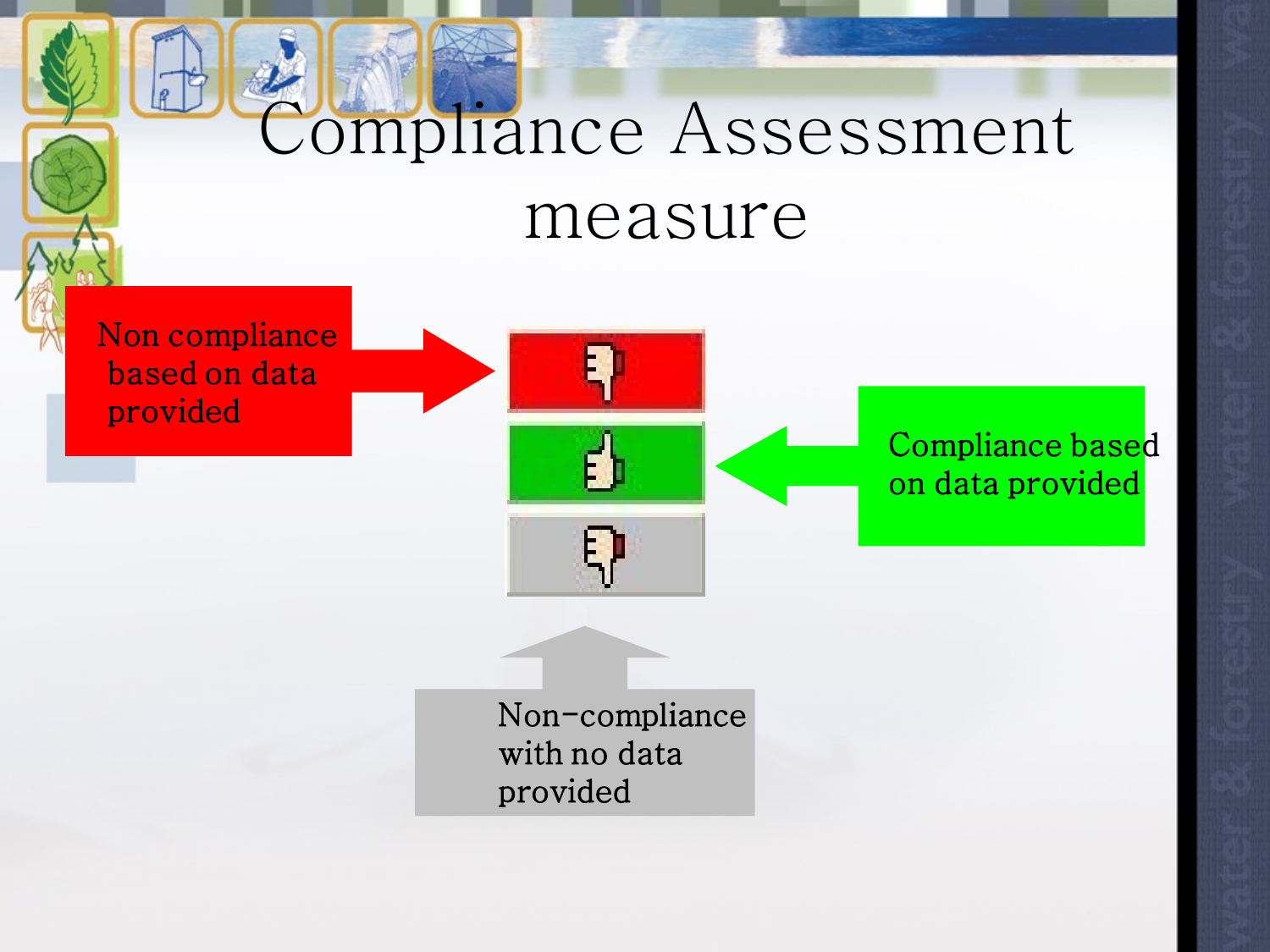#### Setsoto LM - Compliance

#### assessment

| <b>KPI No.</b> | <b>KPI Name</b>                             | <b>Compo</b><br>nent<br>No. | <b>Component</b><br><b>Component Name</b><br>score<br>comparison    |                      | Compliance                                  | Compliance<br>score |                         |
|----------------|---------------------------------------------|-----------------------------|---------------------------------------------------------------------|----------------------|---------------------------------------------|---------------------|-------------------------|
|                | <b>Customer service</b><br><b>standards</b> | $\overline{2}$              | Service interruptions<br><b>CRM</b> systems                         | 1.50<br>2.63         | <u>1.50 <mark>ப</mark>ி</u><br>4.13<br>3.50 | 2.5                 |                         |
|                |                                             |                             | Insitutional effectiveness assessment                               | 2.50                 |                                             |                     |                         |
| 8              | Institutional<br>effectiveness              | $\overline{2}$              | Water services staff effectiveness                                  | 0.60                 | <u>3.00 பூ</u><br>4.02<br>1.00              | 3.5                 |                         |
|                |                                             | 3                           | Funding allocation spending effectiveness                           | 0.92                 | 1.00                                        |                     |                         |
|                |                                             | $\overline{2}$              | Financial integrity<br>Average debtor days (water and sanitation)   | 0.43<br>1.00<br>0.00 | 1.00<br>57                                  |                     |                         |
| 9              | <b>Financial</b><br>performance             | 3<br>4                      | Revenue collection efficiency<br>Average creditor days (bulk water) | 0.33<br>0.50<br>0.50 | 1.26<br>1.00                                | 4                   | <b>Not</b><br>complying |
|                |                                             | 5                           | Financial sustainability                                            | 0.00                 | 1.50                                        |                     | by a large<br>margin    |
|                |                                             |                             | Asset management effectiveness                                      | 1.25                 | <u> .25 தி</u>                              |                     |                         |
|                | <b>Strategic asset</b>                      | $\overline{2}$              | O&M expenditure                                                     | 0.75                 | 1.25                                        |                     |                         |
| 10             | management                                  | 3<br>$\overline{4}$         | Rehabilitation and replacement expenditure<br>Replacement saving    | 0.50<br>0.50         | 4.50                                        | 3                   |                         |
|                |                                             | 5                           | Asset register monitoring (5 key elements)                          | 2.00<br>2.00         |                                             |                     |                         |
| 11             | <b>Water use</b><br>efficiency              |                             | Non-revenue water                                                   | 3.00<br>5.00         | 酌<br>3.00                                   | 3                   |                         |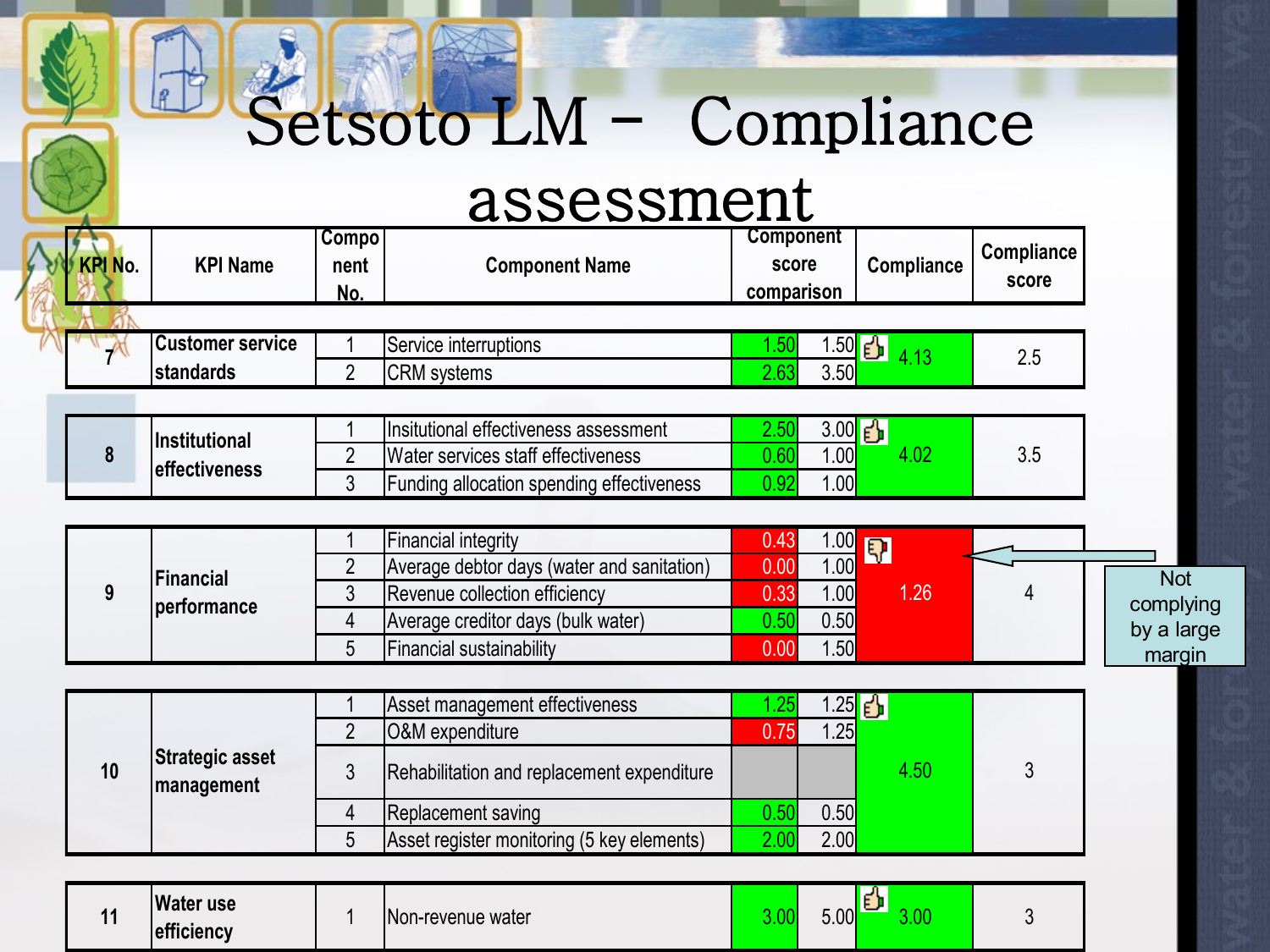### Mogalakwena LM - Compliance assessment

| <b>KPI No.</b><br><b>KPI Name</b> |                                      | Compo<br>nent<br>No. | <b>Component Name</b>                       | <b>Component</b><br>score<br>comparison |           | Compliance              | Compliance<br>score |                   |  |
|-----------------------------------|--------------------------------------|----------------------|---------------------------------------------|-----------------------------------------|-----------|-------------------------|---------------------|-------------------|--|
| 7                                 | <b>Customer service</b><br>standards | $\overline{2}$       | Service interruptions<br><b>CRM</b> systems | 1.20<br>2.63                            | 3.50      | $1.50$ $6$ $3.83$       | 2.5                 |                   |  |
|                                   |                                      |                      |                                             |                                         |           |                         |                     |                   |  |
|                                   | Institutional                        |                      | Insitutional effectiveness assessment       | 2.50                                    | $3.00$ பி |                         |                     |                   |  |
| 8                                 | effectiveness                        | $\overline{2}$       | Water services staff effectiveness          | 1.00                                    | 1.00      | 3.50                    | 3.5                 |                   |  |
|                                   |                                      | 3                    | Funding allocation spending effectiveness   | 0.00                                    | 1.00      |                         |                     |                   |  |
|                                   |                                      |                      |                                             |                                         |           |                         |                     |                   |  |
|                                   | <b>Financial</b><br>performance      |                      | Financial integrity                         | 0.86                                    | 1.00      | P                       |                     | <b>Not</b>        |  |
|                                   |                                      | $\overline{2}$       | Average debtor days (water and sanitation)  | 0.20                                    | 1.00      |                         |                     | complying         |  |
| 9                                 |                                      | 3                    | Revenue collection efficiency               | 0.76                                    | 1.00      | 2.62                    | 4                   | by a              |  |
|                                   |                                      | $\overline{4}$       | Average creditor days (bulk water)          | 0.50                                    | 0.50      |                         |                     | relatively        |  |
|                                   |                                      | 5                    | Financial sustainability                    | 0.30                                    | 1.50      |                         |                     | large margin      |  |
|                                   |                                      |                      |                                             |                                         |           |                         |                     |                   |  |
|                                   |                                      |                      | Asset management effectiveness              | 0.63                                    | 1.25      | $\overline{\mathbf{P}}$ |                     |                   |  |
|                                   |                                      | $\overline{2}$       | O&M expenditure                             | 1.12                                    | 1.25      |                         |                     |                   |  |
| 10                                | <b>Strategic asset</b><br>management | 3                    | Rehabilitation and replacement expenditure  |                                         |           | 3.75                    |                     | Not complying     |  |
|                                   |                                      | 4                    | Replacement saving                          | 0.00                                    | 0.50      |                         |                     | because data      |  |
|                                   |                                      | 5                    | Asset register monitoring (5 key elements)  | 2.00                                    | 2.00      |                         |                     | could not be      |  |
|                                   |                                      |                      |                                             |                                         |           |                         |                     | properly supplied |  |
| 11                                | <b>Water use</b><br>efficiency       | 1                    | Non-revenue water                           | 0.00                                    | 5.00      | Q,<br>0.00              | 3                   |                   |  |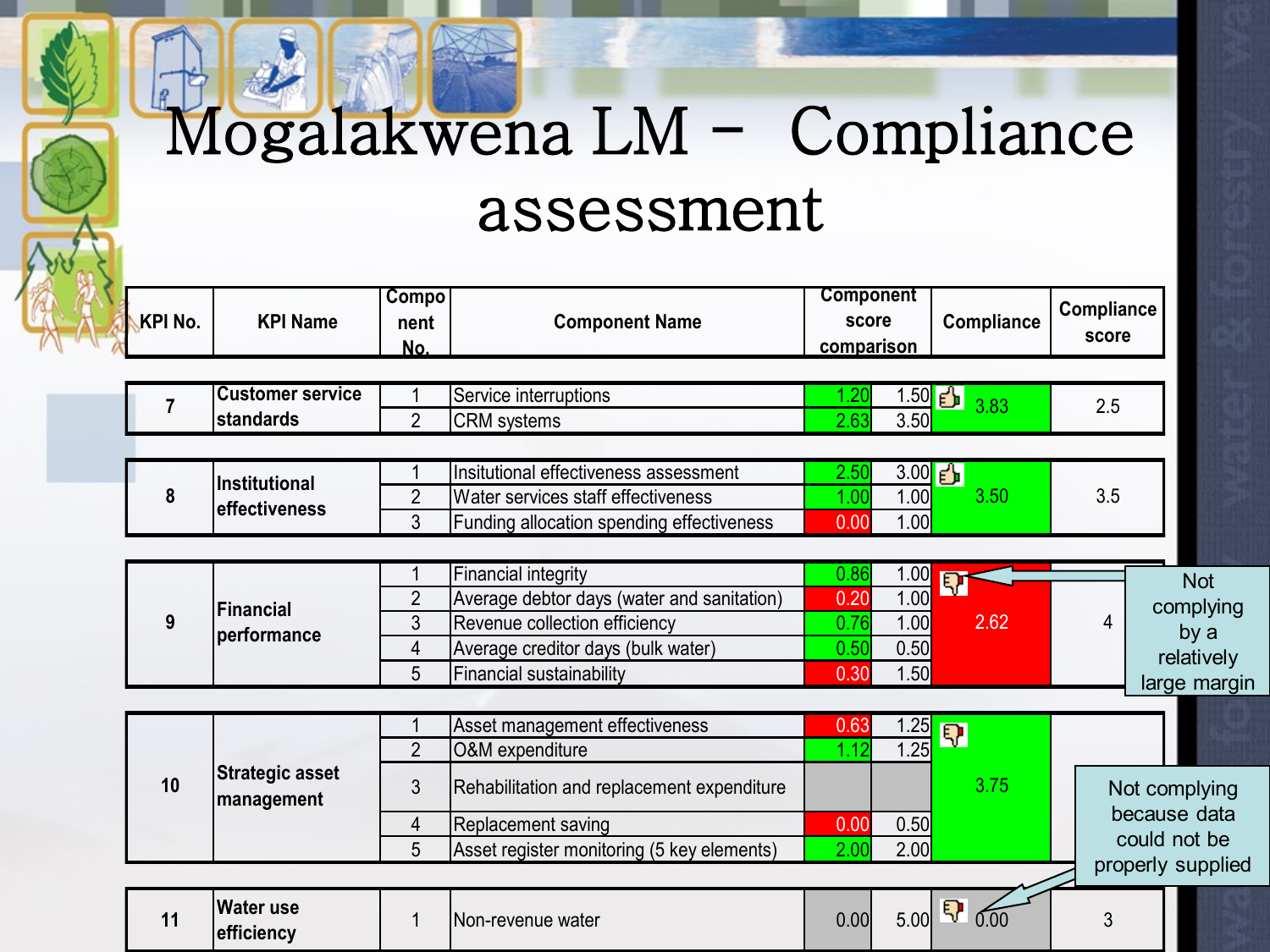#### Performance Assessment scal

#### **Overall KPI score and each component score is out of 5, therefore…**

| $0 - 1$ | Crisis situation $-$ needs urgent<br>attention |
|---------|------------------------------------------------|
| $>1-2$  | Area of concern                                |
| $>2-3$  | Satisfactory                                   |
| $>3-4$  | Good                                           |
| $>4-5$  | Excellent                                      |
|         | Not measured                                   |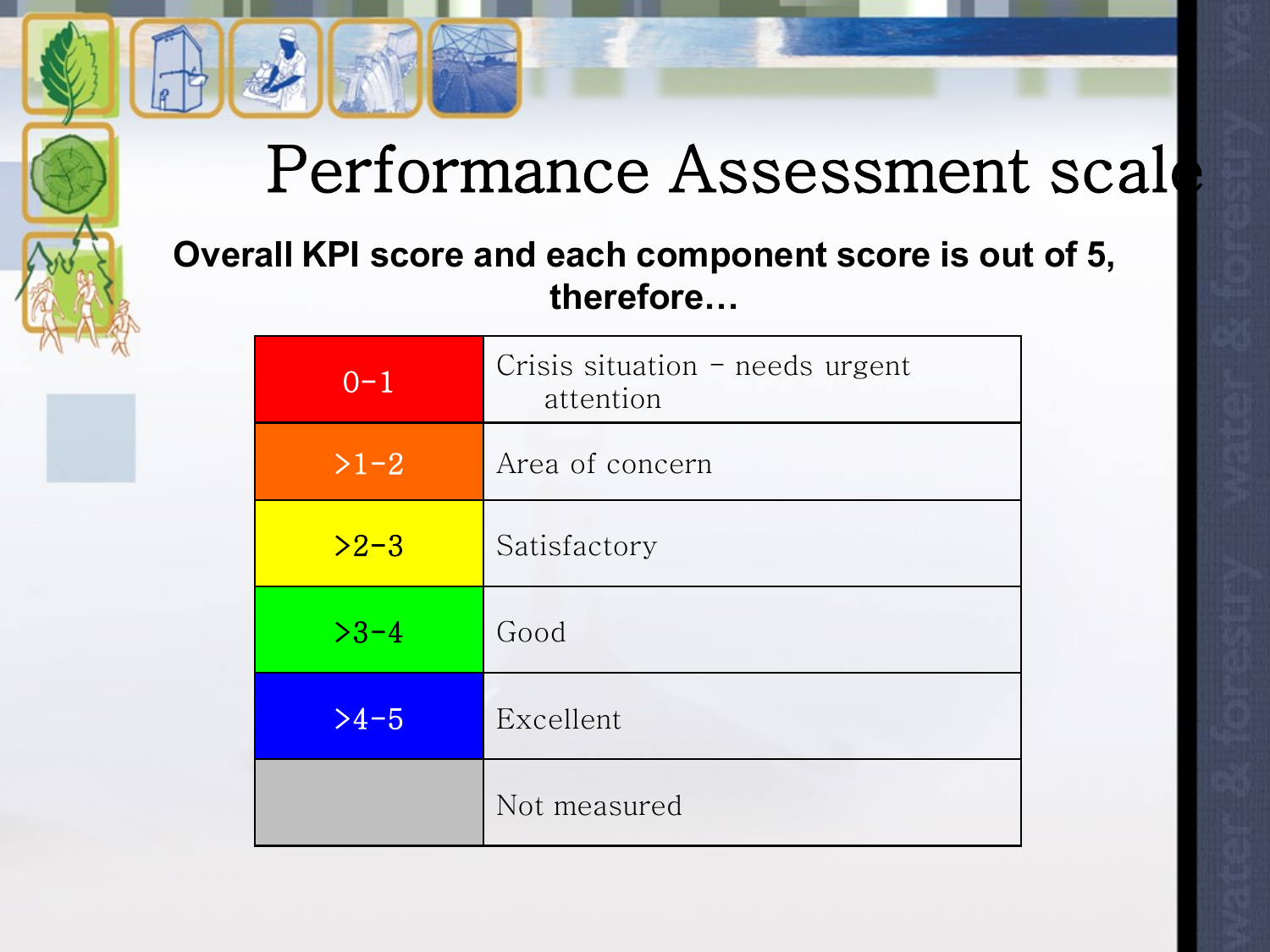### Setsoto LM - Performance Assessment

| <b>KPI Name</b>                  |                                                                                                       | <b>Component No.</b><br><b>Component Name</b>        |                                                                                                                                                                                                                                                                                                             | Overall performance<br>evaluation based on<br>score                                                                                                                                         |  |      |
|----------------------------------|-------------------------------------------------------------------------------------------------------|------------------------------------------------------|-------------------------------------------------------------------------------------------------------------------------------------------------------------------------------------------------------------------------------------------------------------------------------------------------------------|---------------------------------------------------------------------------------------------------------------------------------------------------------------------------------------------|--|------|
|                                  |                                                                                                       |                                                      |                                                                                                                                                                                                                                                                                                             |                                                                                                                                                                                             |  |      |
|                                  | $\overline{2}$                                                                                        |                                                      | Good                                                                                                                                                                                                                                                                                                        | 4.13                                                                                                                                                                                        |  |      |
|                                  |                                                                                                       |                                                      |                                                                                                                                                                                                                                                                                                             |                                                                                                                                                                                             |  |      |
| Institutional effectiveness<br>8 |                                                                                                       | $\overline{2}$<br>Water services staff effectiveness |                                                                                                                                                                                                                                                                                                             |                                                                                                                                                                                             |  | 4.02 |
|                                  |                                                                                                       |                                                      |                                                                                                                                                                                                                                                                                                             |                                                                                                                                                                                             |  |      |
|                                  |                                                                                                       |                                                      |                                                                                                                                                                                                                                                                                                             |                                                                                                                                                                                             |  |      |
|                                  |                                                                                                       | Financial integrity                                  | <b>Satisfactory</b>                                                                                                                                                                                                                                                                                         |                                                                                                                                                                                             |  |      |
| <b>Financial performance</b>     | $\overline{2}$                                                                                        | Average debtor days (water and sanitation)           | <b>Crisis</b>                                                                                                                                                                                                                                                                                               |                                                                                                                                                                                             |  |      |
|                                  | 3                                                                                                     | Revenue collection efficiency                        | Concern                                                                                                                                                                                                                                                                                                     | 1.26                                                                                                                                                                                        |  |      |
|                                  | 4                                                                                                     | Average creditor days (bulk water)                   | <b>Excellent</b>                                                                                                                                                                                                                                                                                            |                                                                                                                                                                                             |  |      |
|                                  |                                                                                                       | Financial sustainability                             | <b>Crisis</b>                                                                                                                                                                                                                                                                                               |                                                                                                                                                                                             |  |      |
|                                  |                                                                                                       |                                                      |                                                                                                                                                                                                                                                                                                             |                                                                                                                                                                                             |  |      |
|                                  |                                                                                                       |                                                      |                                                                                                                                                                                                                                                                                                             |                                                                                                                                                                                             |  |      |
|                                  |                                                                                                       | O&M expenditure                                      |                                                                                                                                                                                                                                                                                                             |                                                                                                                                                                                             |  |      |
|                                  |                                                                                                       |                                                      |                                                                                                                                                                                                                                                                                                             | 4.50                                                                                                                                                                                        |  |      |
|                                  |                                                                                                       |                                                      |                                                                                                                                                                                                                                                                                                             |                                                                                                                                                                                             |  |      |
|                                  | 5                                                                                                     |                                                      | <b>Excellent</b>                                                                                                                                                                                                                                                                                            |                                                                                                                                                                                             |  |      |
|                                  |                                                                                                       |                                                      | Satisfactory                                                                                                                                                                                                                                                                                                | 3.00                                                                                                                                                                                        |  |      |
|                                  | <b>Customer service standards</b><br><b>Strategic asset management</b><br><b>Water use efficiency</b> | 3<br>5                                               | Service interruptions<br><b>CRM</b> systems<br>Insitutional effectiveness assessment<br>Funding allocation spending effectiveness<br>Asset management effectiveness<br>Rehabilitation and replacement experimiture<br>Replacement saving<br>Asset register monitoring (5 key elements)<br>Non-revenue water | Performance<br>evaluation<br><b>Excellent</b><br><b>Excellent</b><br><b>Satisfactory</b><br><b>Excellent</b><br><b>Excellent</b><br><b>Satisfactory</b><br>Not measured<br><b>Excellent</b> |  |      |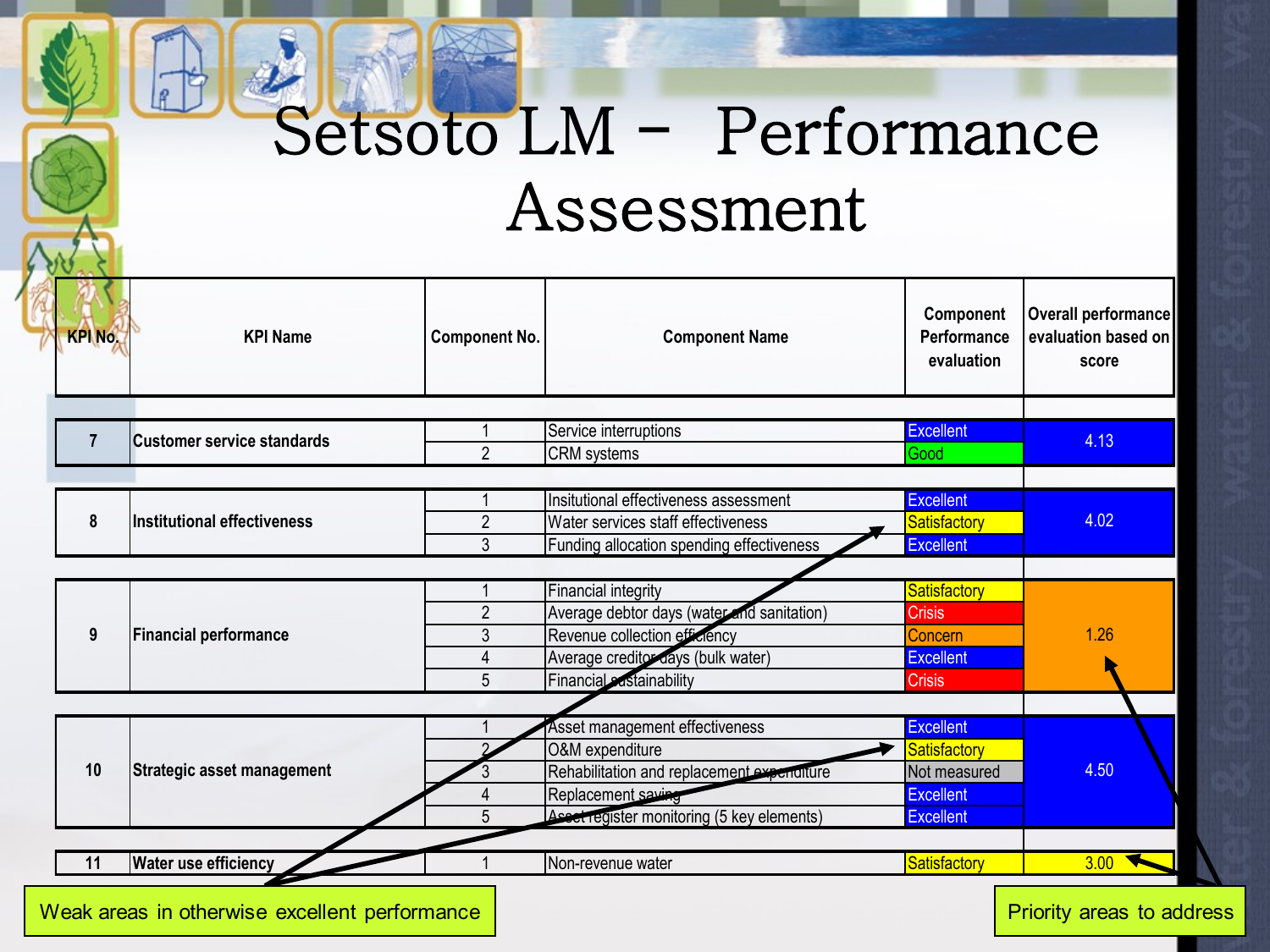#### Mogalakwena LM - Performance Assessment

| <b>KPI Name</b><br><b>Component No.</b><br><b>Component Name</b> |                                            | Component<br>Performance<br>evaluation                                                                                                                                                                                                                | Overall performance<br>evaluation based on<br>score                                                                    |  |
|------------------------------------------------------------------|--------------------------------------------|-------------------------------------------------------------------------------------------------------------------------------------------------------------------------------------------------------------------------------------------------------|------------------------------------------------------------------------------------------------------------------------|--|
|                                                                  |                                            |                                                                                                                                                                                                                                                       |                                                                                                                        |  |
| $\overline{2}$                                                   | CRM systems                                | Good                                                                                                                                                                                                                                                  | 3.83                                                                                                                   |  |
|                                                                  | Insitutional effectiveness assessment      | <b>Excellent</b>                                                                                                                                                                                                                                      |                                                                                                                        |  |
| $\overline{2}$                                                   | Water services staff effectiveness         | <b>Excellent</b>                                                                                                                                                                                                                                      | 3.50                                                                                                                   |  |
|                                                                  |                                            |                                                                                                                                                                                                                                                       |                                                                                                                        |  |
|                                                                  | Financial integrity                        | <b>Excellent</b>                                                                                                                                                                                                                                      |                                                                                                                        |  |
| 2                                                                |                                            |                                                                                                                                                                                                                                                       |                                                                                                                        |  |
|                                                                  |                                            |                                                                                                                                                                                                                                                       | 2.62                                                                                                                   |  |
|                                                                  |                                            |                                                                                                                                                                                                                                                       |                                                                                                                        |  |
|                                                                  |                                            |                                                                                                                                                                                                                                                       |                                                                                                                        |  |
|                                                                  |                                            |                                                                                                                                                                                                                                                       |                                                                                                                        |  |
|                                                                  | O&M expenditure                            | <b>Excellent</b>                                                                                                                                                                                                                                      |                                                                                                                        |  |
|                                                                  | Rehabilitation and replacement expenditure | Not measured                                                                                                                                                                                                                                          | 3.75                                                                                                                   |  |
|                                                                  | Replacement saving                         | <b>Crisis</b>                                                                                                                                                                                                                                         |                                                                                                                        |  |
| 5                                                                | Asset register monitoring (5 key clements) | <b>Excellent</b>                                                                                                                                                                                                                                      |                                                                                                                        |  |
|                                                                  | Non-revenue water                          | <b>Crisis</b>                                                                                                                                                                                                                                         | $\overline{0.00}$                                                                                                      |  |
|                                                                  | 3<br>3<br>4<br>5                           | Service interruptions<br>Funding allocation spending effectiveness<br>Average debtor days (water and sanitation)<br>Revenue collection efficiency<br>Average creditor days (bulk water)<br>Financial sustainability<br>Asset management effectiveness | <b>Excellent</b><br><b>Crisis</b><br><b>Crisis</b><br>Good<br><b>Excellent</b><br><b>Crisis</b><br><b>Satisfactory</b> |  |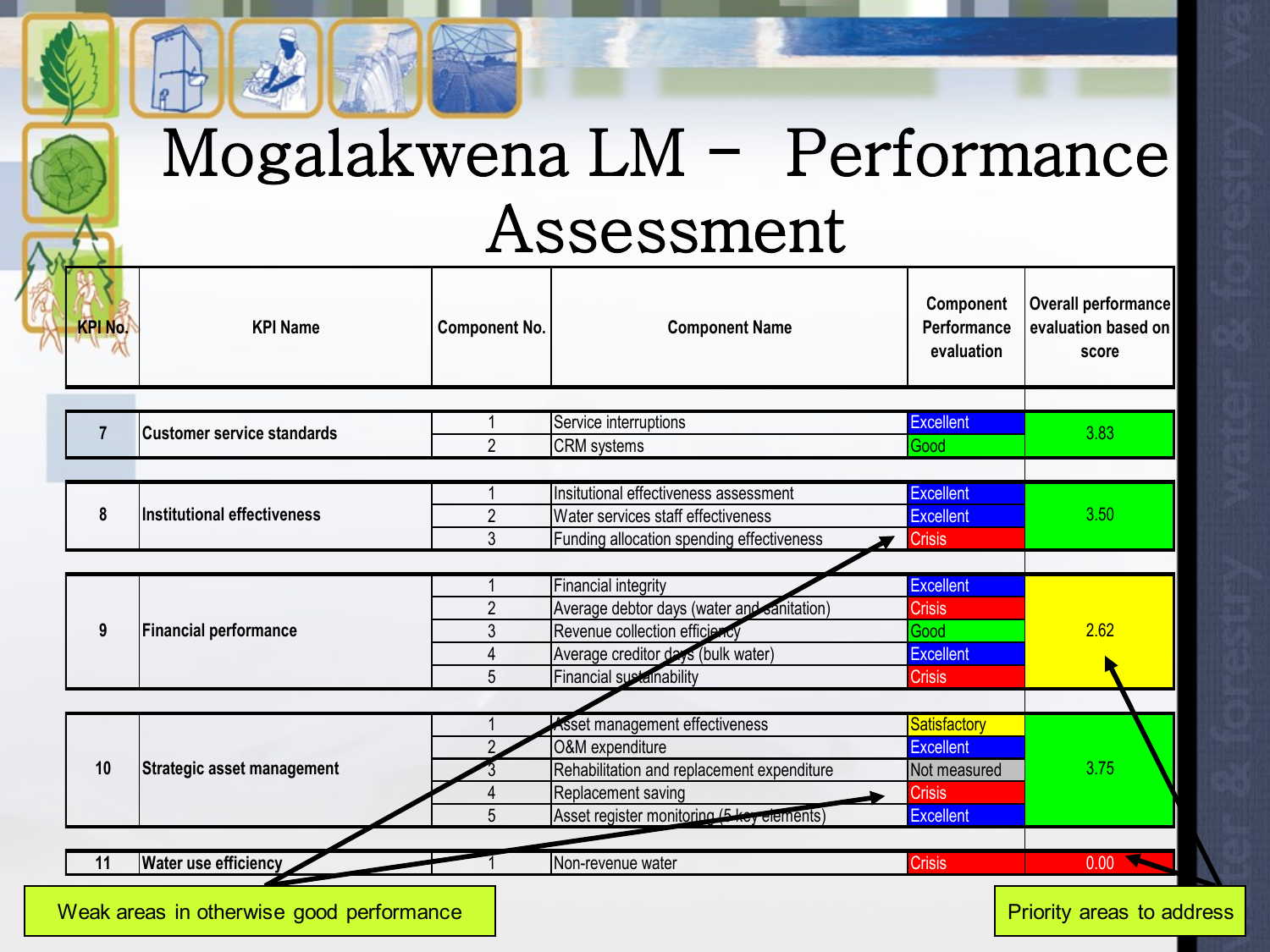# Highlights of these reports

- Both WSAs need to give attention to KPI 9: Financial Performance
- Mogalakwena attention to KPI 11: Water use efficiency (Setsoto to a lesser extent)
- Regulatory Action will be initiated on KPI 9 (Regulatory transparency & predictability)
- All crisis components are for management's attention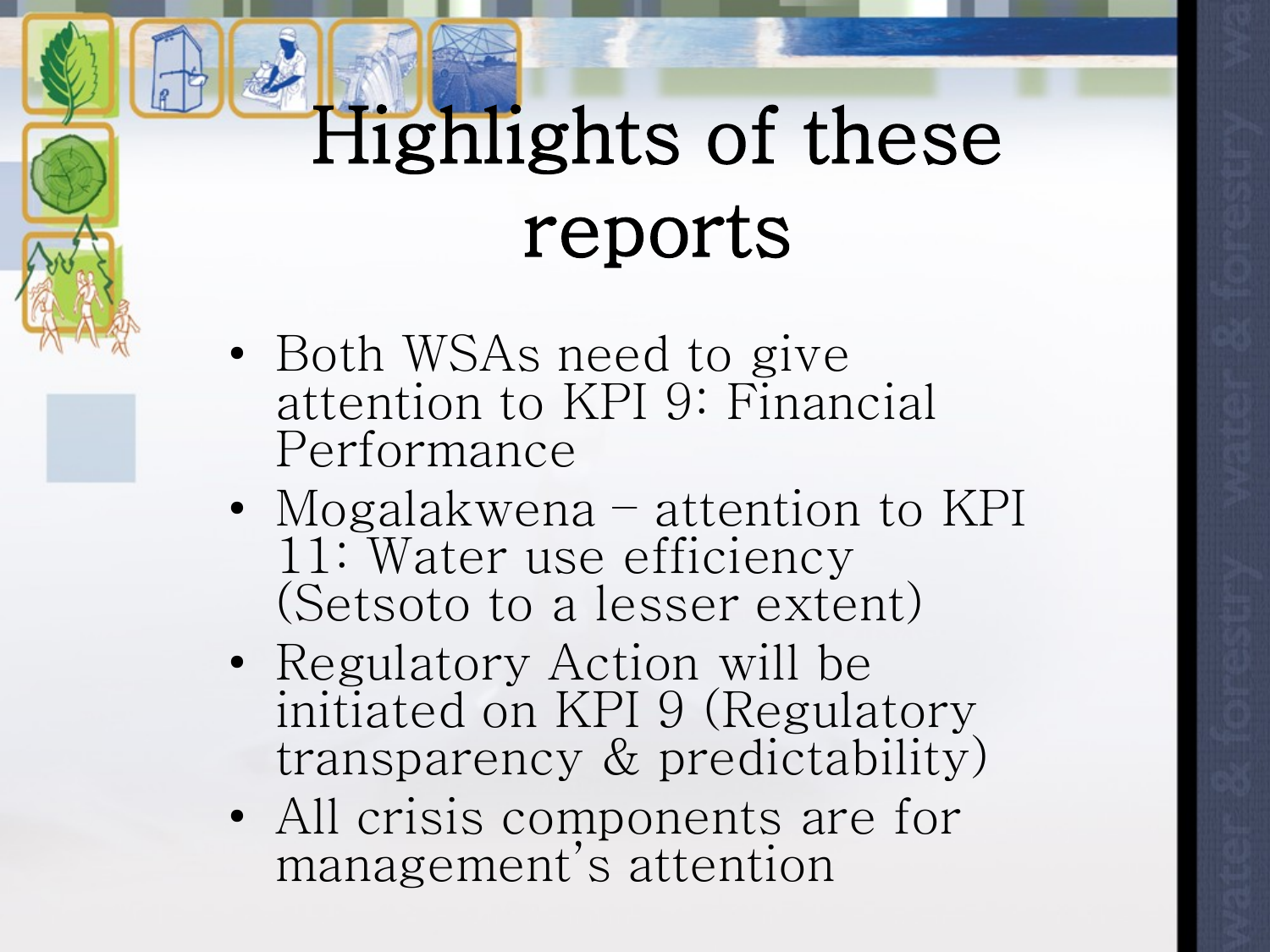### TYPES OF REPORTS

## for the benefit of the Regulator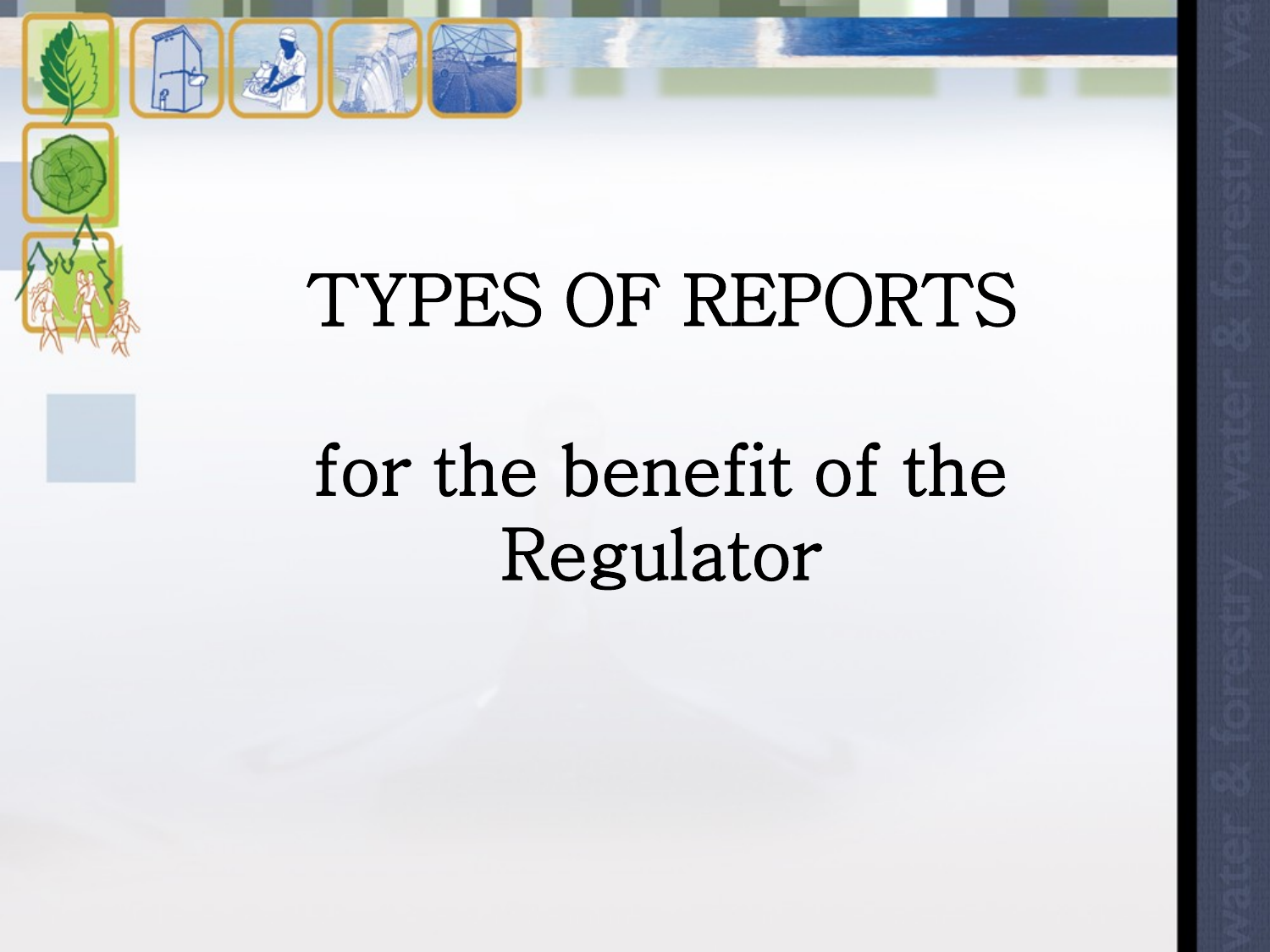## NC Averages

#### **NORTHERN CAPE - AVERAGE COMPLIANCE**

| KPI No. | <b>KPI Name</b>              | <b>Compliance</b> | <b>Northern Cape</b> |  |
|---------|------------------------------|-------------------|----------------------|--|
|         |                              | score             | average              |  |
|         | Customer service standards   | 2.5               | 1.45                 |  |
|         | Institutional effectiveness  | 3.5               | 2.69                 |  |
|         | <b>Financial performance</b> |                   | 2.29                 |  |
| 10      | Strategic asset management   |                   | 1.11                 |  |
|         | Water use efficiency         |                   | 0.23                 |  |

#### **NORTHERN CAPE - AVERAGE PERFORMANCE**

| <b>KPI No.</b> | <b>KPI Name</b>              | <b>Compliance</b> | <b>Northern Cape</b> |
|----------------|------------------------------|-------------------|----------------------|
|                |                              | score             | average              |
|                | Customer service standards   | 2.5               | 1.45                 |
|                | Institutional effectiveness  | 3.5               | 2.69                 |
|                | <b>Financial performance</b> |                   | 2.29                 |
| 10             | Strategic asset management   |                   | 1.11                 |
|                | Water use efficiency         |                   | 0.23                 |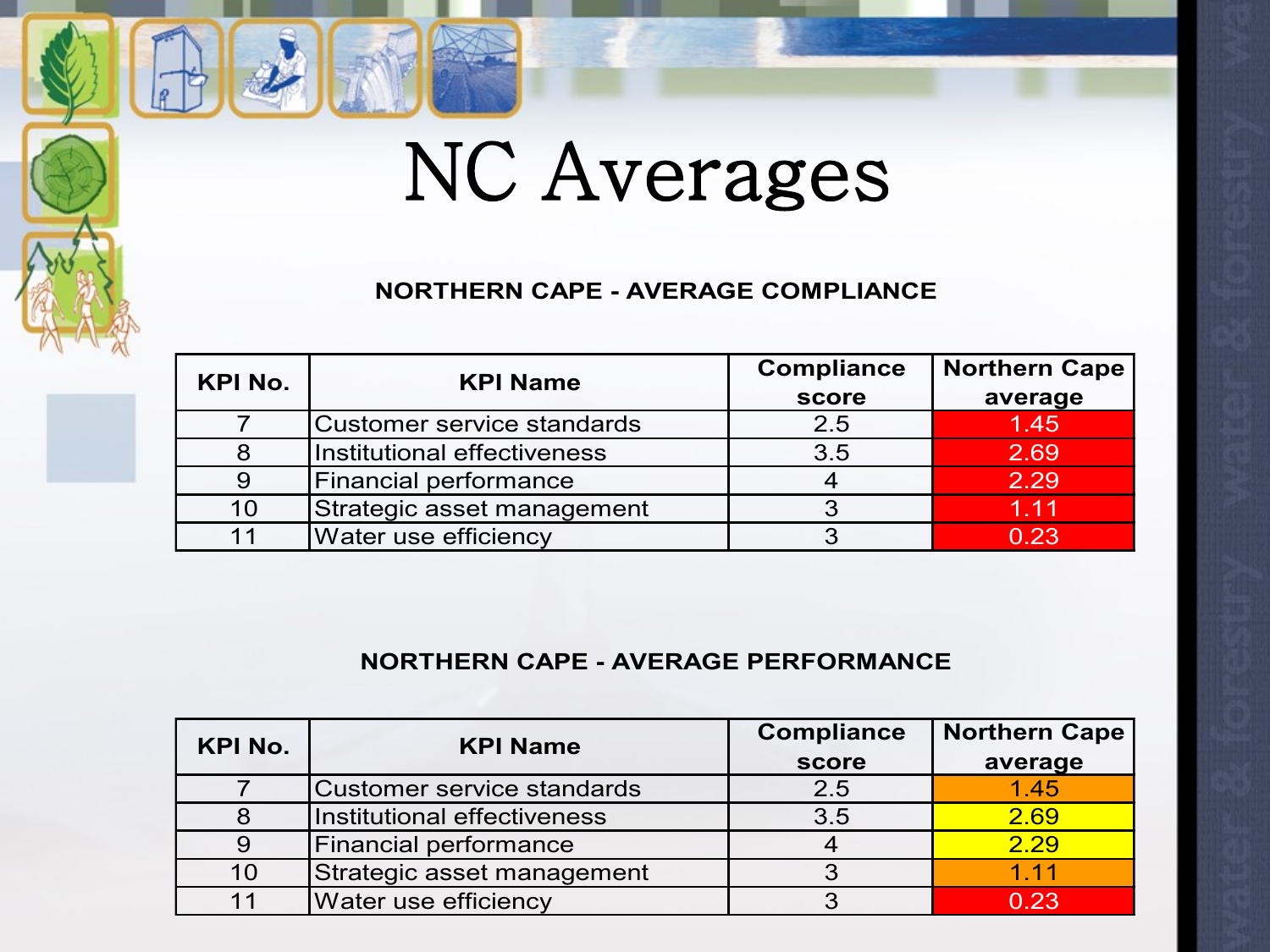### WC Averages

#### **Western Cape - AVERAGE COMPLIANCE**

| <b>KPI No.</b> | <b>KPI Name</b>                   | <b>Compliance</b><br>score | <b>Western Cape</b><br>average<br>compliance |  |
|----------------|-----------------------------------|----------------------------|----------------------------------------------|--|
|                | <b>Customer service standards</b> | 2.5                        | 3.21                                         |  |
| 8              | Institutional effectiveness       | 3.5                        | 4.07                                         |  |
|                | Financial performance             |                            | 2.94                                         |  |
| 10             | Strategic asset management        |                            | 2.58                                         |  |
|                | Water use efficiency              |                            | 1.67                                         |  |

#### **Western Cape - AVERAGE PERFORMANCE**

| <b>KPI No.</b> | <b>KPI Name</b>                   | <b>Compliance</b><br>score | <b>Western Cape</b><br>average<br>performance |
|----------------|-----------------------------------|----------------------------|-----------------------------------------------|
|                | <b>Customer service standards</b> | 2.5                        | 3.21                                          |
|                | Institutional effectiveness       | 3.5                        | 4.07                                          |
|                | Financial performance             |                            | 2.94                                          |
| 10             | Strategic asset management        |                            | 2.58                                          |
|                | Water use efficiency              |                            | 467                                           |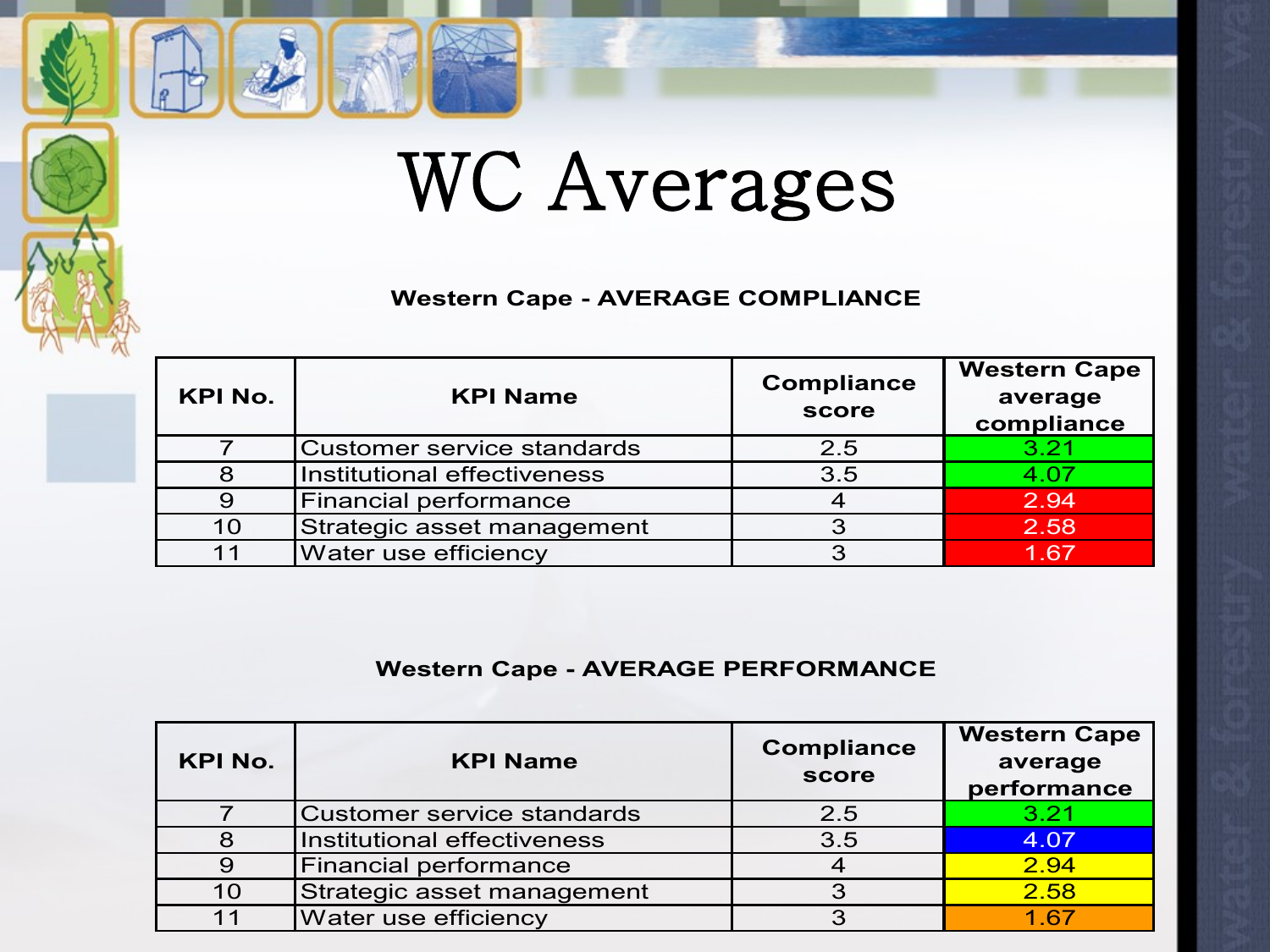## Regional Priorities (Gauteng)

#### **REGULATORY PERFORMANCE MEASUREMENT SYSTEM**

#### **Gauteng REGION - CONSOLIDATED PERFORMANCE REPORT**

| Legend: |                                 |
|---------|---------------------------------|
| 0-1     | Crisis situation - needs urgent |
|         | Area of concern                 |
| $>2-3$  | Satisfactory                    |
| $>3-4$  | Good                            |
| 54.5    | Excellent                       |

| KPI No. | <b>Component name</b>                      | City of<br>Tshwane<br>Metropolitan<br><b>Municipality</b> | <b>Mogale City</b><br>lLocal<br>Municipality | Nokeng tsa<br>Taemane Local Metropolitan<br>Municipality | <b>ICity of</b><br>Johannesburg<br><b>Municipality</b> | <b>Westonaria</b><br><b>ILocal</b><br>Municipality | <b>Randfontein</b><br>lLocal<br>Municipality | Lesedi Local<br><b>Municipality</b> | lEmfuleni Local I<br>Municipality |
|---------|--------------------------------------------|-----------------------------------------------------------|----------------------------------------------|----------------------------------------------------------|--------------------------------------------------------|----------------------------------------------------|----------------------------------------------|-------------------------------------|-----------------------------------|
|         | Financial integrity                        | Satisfactory                                              | Crisis <sup>1</sup>                          | <b>Satisfactory</b>                                      | Excellent                                              | Good                                               | Satisfactory                                 | Satisfactory                        | <b>Crisis</b>                     |
|         | Average debtor days (water and sanitation) | <b>Excellent</b>                                          | <b>Crisis</b>                                | <b>Crisis</b>                                            | <b>Crisis</b>                                          | <b>Crisis</b>                                      | Excellent                                    | <b>Crisis</b>                       | <b>Crisis</b>                     |
|         | Revenue collection efficiency              | Crisis                                                    | <b>Crisis</b>                                | Excellent                                                | <b>Excellent</b>                                       | <b>Excellent</b>                                   | Good                                         | <b>Excellent</b>                    | <b>Crisis</b>                     |
|         | Average creditor days (bulk water)         | Good                                                      | <b>Excellent</b>                             | Excellent                                                | <b>Crisis</b>                                          | <b>Crisis</b>                                      | Excellent                                    | <b>Crisis</b>                       | <b>Crisis</b>                     |
|         | Financial sustainability                   | <b>Excellent</b>                                          | <b>Excellent</b>                             | Good                                                     | <b>Excellent</b>                                       | <b>Crisis</b>                                      | Crisis <sup>1</sup>                          | Excellent                           | <b>Excellent</b>                  |

| <b>Priority:</b> |                                            | Averaged<br><b>values</b> |  |
|------------------|--------------------------------------------|---------------------------|--|
|                  | <b>Financial integrity</b>                 | 2.32                      |  |
|                  | Average debtor days (water and sanitation) | 1.38                      |  |
|                  | <b>Revenue collection efficiency</b>       | 2.70                      |  |
|                  | <b>Average creditor days (bulk water)</b>  | 2.38                      |  |
|                  | <b>Financial sustainability</b>            | 3.75                      |  |

| KPI No. | <b>Component name</b>                      | <b>City of</b><br>lTshwane<br><b>IMetropolitan</b><br><b>Municipality</b> | Mogale City<br><b>Local</b><br>Municipality | Nokeng tsa<br>Taemane Local Metropolitan<br><b>Municipality</b> | ICity of<br>Johannesburg<br><b>Municipality</b> | <b>IWestonaria</b><br><b>ILocal</b><br>Municipality | Randfontein<br><b>ILocal</b><br><b>Municipality</b> | Lesedi Local<br>Municipality | <b>IEmfuleni Local</b><br>Municipality |
|---------|--------------------------------------------|---------------------------------------------------------------------------|---------------------------------------------|-----------------------------------------------------------------|-------------------------------------------------|-----------------------------------------------------|-----------------------------------------------------|------------------------------|----------------------------------------|
| 10      | Asset management effectiveness             | Excellent                                                                 | Satisfactory                                | Good                                                            | Satisfactory                                    | Good                                                | Good                                                | <b>Crisis</b>                | <b>Crisis</b>                          |
|         | <b>O&amp;M</b> expenditure                 | Excellent                                                                 | <b>Crisis</b>                               | <b>Crisis</b>                                                   | Good                                            | Excellent                                           | <b>Crisis</b>                                       | <b>Excellent</b>             | <b>Crisis</b>                          |
|         | Rehbailitation and replacement expenditure | Not measured                                                              | Not measured                                | Not measured                                                    | Not measured                                    | Not measured                                        | Not measured                                        | Not measured                 | Not measured                           |
|         | Replacement saving                         | Crisis                                                                    | <b>Crisis</b>                               | <b>Crisis</b>                                                   | Crisis                                          | <b>Excellent</b>                                    | Excellent                                           | <b>Excellent</b>             | <b>Crisis</b>                          |
|         | Asset register monitoring (5 key elements) | Satisfactory                                                              | <b>Crisis</b>                               | Satisfactory                                                    | <b>Excellent</b>                                | <b>Excellent</b>                                    | Good                                                | <b>Excellent</b>             | <b>Crisis</b>                          |

| <b>Priority:</b> |                                            | Averaged<br><b>values</b> |  |
|------------------|--------------------------------------------|---------------------------|--|
|                  | <b>Asset management effectiveness</b>      | 2.50                      |  |
|                  | <b>O&amp;M</b> expenditure                 | 2.50                      |  |
|                  | Rehabilitation and replacement expenditure | Not measured              |  |
|                  | <b>Replacement saving</b>                  | 1.88                      |  |
|                  | Asset register monitoring (5 key elements) | 3.75                      |  |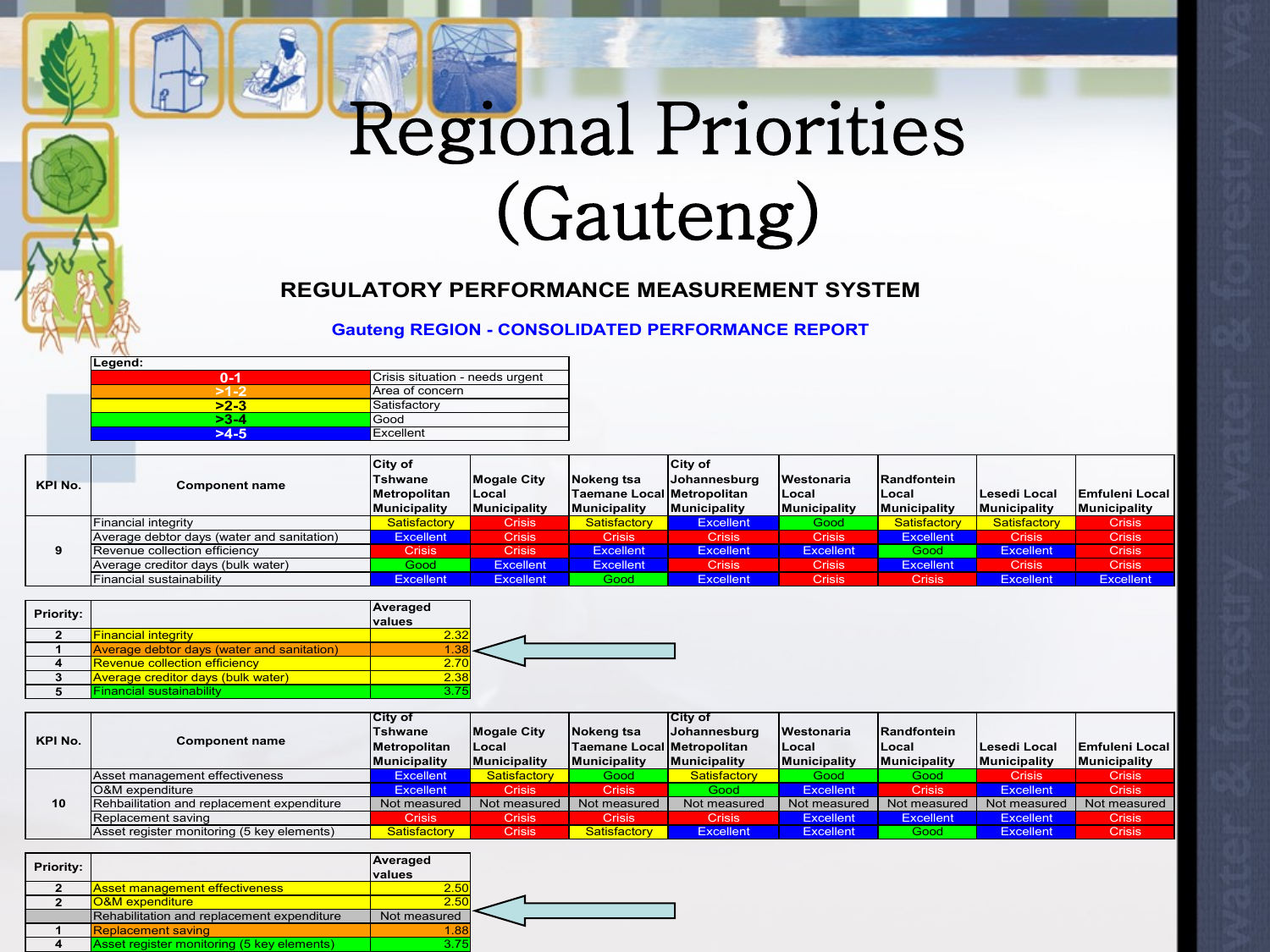#### Regional Priorities (Western Cape)

#### **REGULATORY PERFORMANCE MEASUREMENT SYSTEM**

**Western Cape REGION - CONSOLIDATED PERFORMANCE REPORT**

| Legend: |                                 |
|---------|---------------------------------|
| ი. 1    | Crisis situation - needs urgent |
|         | Area of concern                 |
| $>2-3$  | Satisfactory                    |
| $>3-4$  | Good                            |
| >4.5    | Excellent                       |

| KPI No. | <b>Component name</b>                      | <b>Bitou Local</b><br><b>Municipality</b> | Stellenbosch<br>Local<br><b>Municipality</b> | Central Karoo Laingsberg<br>l Local<br>Municipality | Local<br>Municipality | <b>Cape Town</b><br>Metro<br><b>Municipality</b> | Knysna Local<br><b>Municipality</b> | <b>Swartland</b><br>Local<br>Municipality | <b>IGeorge Local</b><br><b>Municipality</b> | Overstrand<br><b>ILocal</b><br><b>Municipality</b> | Bergrivier<br>Local<br>Municipality |
|---------|--------------------------------------------|-------------------------------------------|----------------------------------------------|-----------------------------------------------------|-----------------------|--------------------------------------------------|-------------------------------------|-------------------------------------------|---------------------------------------------|----------------------------------------------------|-------------------------------------|
|         | Financial integrity                        | Satisfactory                              | Satisfactory                                 | Satisfactory                                        | Satisfactory          | <b>Excellent</b>                                 | Good                                | Good :                                    | <b>Excellent</b>                            | Satisfactory                                       | Concern                             |
|         | Average debtor days (water and sanitation) | <b>Excellent</b>                          | <b>Crisis</b>                                | Satisfactory                                        | <b>Excellent</b>      | <b>Crisis</b>                                    | <b>Crisis</b>                       | <b>Excellent</b>                          | <b>Crisis</b>                               | <b>Crisis</b>                                      | Satisfactory                        |
|         | Revenue collection efficiency              | Satisfactory                              | <b>Crisis</b>                                | Concern                                             | Satisfactory          | Excellent                                        | <b>Excellent</b>                    | Good                                      | <b>Crisis</b>                               | <b>Crisis</b>                                      | <b>Crisis</b>                       |
|         | Average creditor days (bulk water)         | <b>Excellent</b>                          | <b>Crisis</b>                                | <b>Crisis</b>                                       | Excellent             | Excellent                                        | <b>Crisis</b>                       | <b>Excellent</b>                          | <b>Excellent</b>                            | Excellent                                          | Excellent                           |
|         | Financial sustainability                   | <b>Excellent</b>                          | <b>Crisis</b>                                | Good                                                | Good                  | Excellent                                        | <b>Excellent</b>                    | <b>Crisis</b>                             | Good                                        | Excellent                                          | Excellent                           |

| Priority: |                                                   | Averaged<br>values |  |
|-----------|---------------------------------------------------|--------------------|--|
|           | <b>Financial integrity</b>                        | 3.15               |  |
|           | <b>Average debtor days (water and sanitation)</b> | 2.10               |  |
|           | <b>Revenue collection efficiency</b>              | 1.97               |  |
|           | Average creditor days (bulk water)                | 3.05               |  |
|           | <b>Financial sustainability</b>                   | 3.35               |  |

|         |                                            |                     | Stellenbosch        | <b>Central Karoo</b> | Laingsberg          | <b>Cape Town</b>    |                     | <b>Swartland</b> |                      | Overstrand    | Bergrivier          |
|---------|--------------------------------------------|---------------------|---------------------|----------------------|---------------------|---------------------|---------------------|------------------|----------------------|---------------|---------------------|
| KPI No. | <b>Component name</b>                      | <b>Bitou Local</b>  | Local               | <b>ILocal</b>        | Local               | Metro               | Knysna Local        | lLocal           | <b>IGeorge Local</b> | <b>Local</b>  | <b>ILocal</b>       |
|         |                                            | <b>Municipality</b> | <b>Municipality</b> | <b>Municipality</b>  | <b>Municipality</b> | <b>Municipality</b> | <b>Municipality</b> | Municipality     | Municipality         | Municipality  | <b>Municipality</b> |
| 10      | Asset management effectiveness             | Satisfactory        | Satisfactory        | <b>Crisis</b>        | Satisfactory        | Concern             | <b>Crisis</b>       | Concern          | Good                 | Concern       | Concern             |
|         | O&M expenditure                            | <b>Crisis</b>       | Concern             | Crisis               | Good                | Concern             | <b>Crisis</b>       | <b>Excellent</b> | <b>Excellent</b>     | <b>Crisis</b> | Good                |
|         | Rehabilitation and replacement expenditure | Not measured        | Not measured        | Not measured         | Not measured        | Not measured        | Not measured        | Not measured     | Not measured         | Not measured  | Not measured        |
|         | Replacement saving                         | <b>Crisis</b>       | Excellent           | Crisis               | <b>Crisis</b>       | Excellent           | <b>Crisis</b>       | <b>Excellent</b> | Good :               | <b>Crisis</b> | Crisis              |
|         | Asset register monitoring (5 key elements) | <b>Excellent</b>    | <b>Crisis</b>       | <b>Crisis</b>        | Excellent           | <b>Crisis</b>       | Good                | <b>Excellent</b> | <b>Excellent</b>     | Good          | Excellent           |

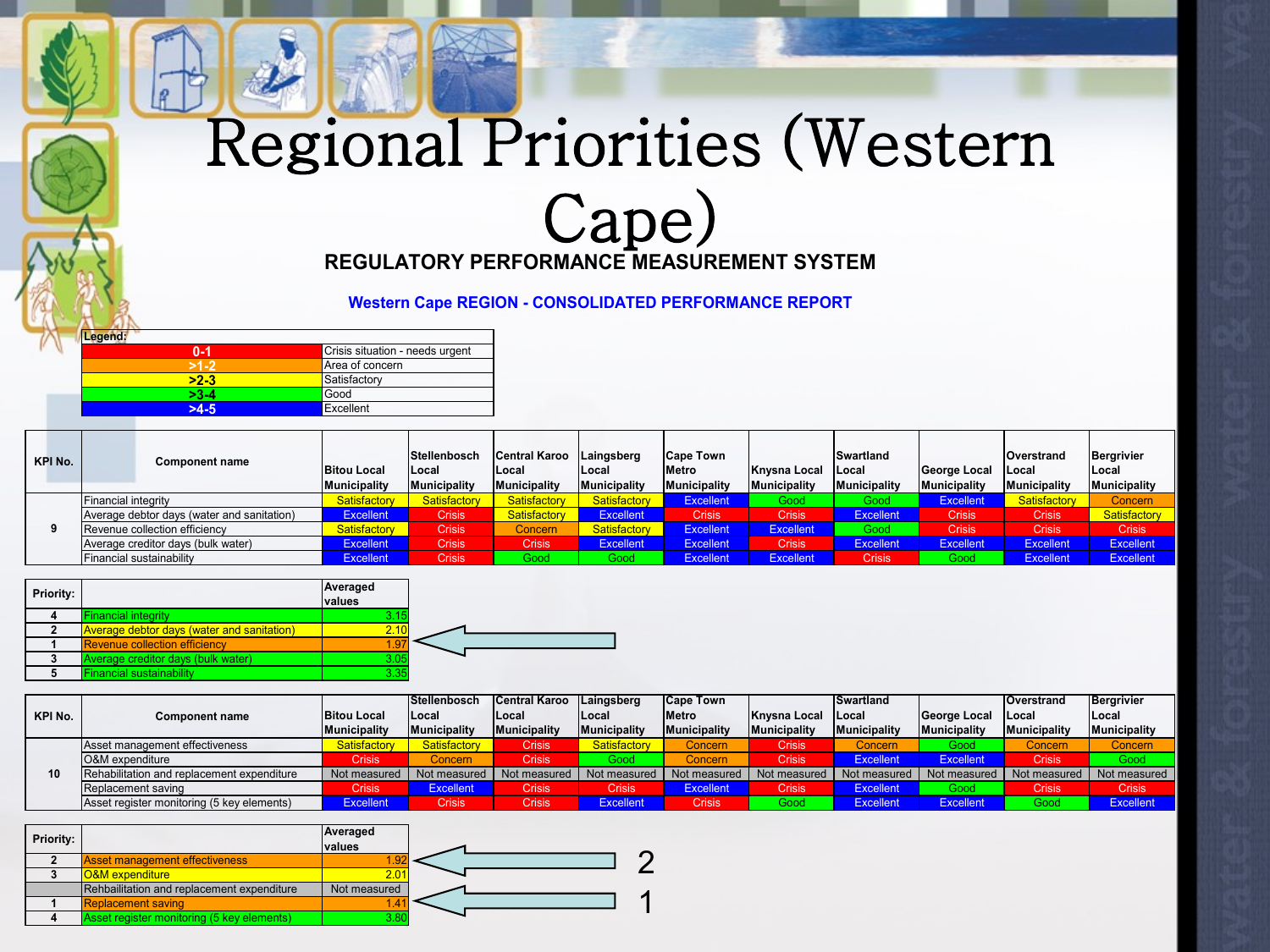# – WATER USE EFFICIENCI

Non-revenue water

The inability to measure

11

Water use

efficiency

#### FORMULA – NON-REVENUE WATER  $\%$

(Total volume of treated water purchased (last financial year) + Total volume of water treated in-house (last financial year )- Total volume of bulk treated water sold) - (Total authorised billed volume for the last financial year+ Total FBW volume not included in authorised billed volume)/(Total volume of treated water purchased (last financial year)+Total volume of water treated in-house (last financial year)-Total volume of bulk treated water sold)\*100

Most WSAs show a "cannot measure" result

 $5.00^{15}$  0.00

3.

0.00

Most WSAs are unable to get the data for the elements of this complex formula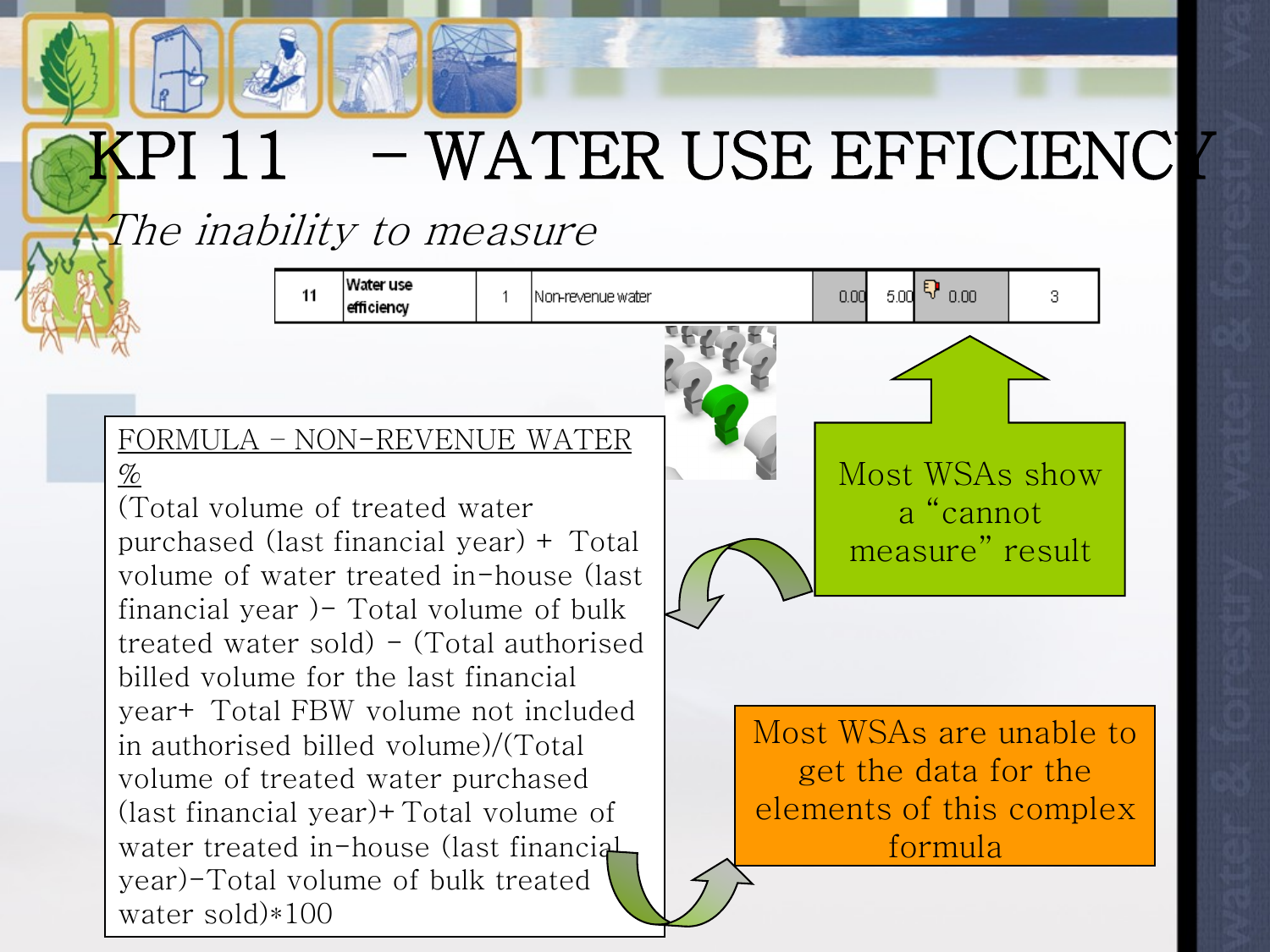#### KPI  $11$  – WUE cont… Other reasons for problems in this KPI

- WSAs supply incorrect data and applying the formula results in "strange" percentages (e.g. – 12513%)
- Where the formula is correctly applied, NRW % is very high (above 35%) which results in a score of zero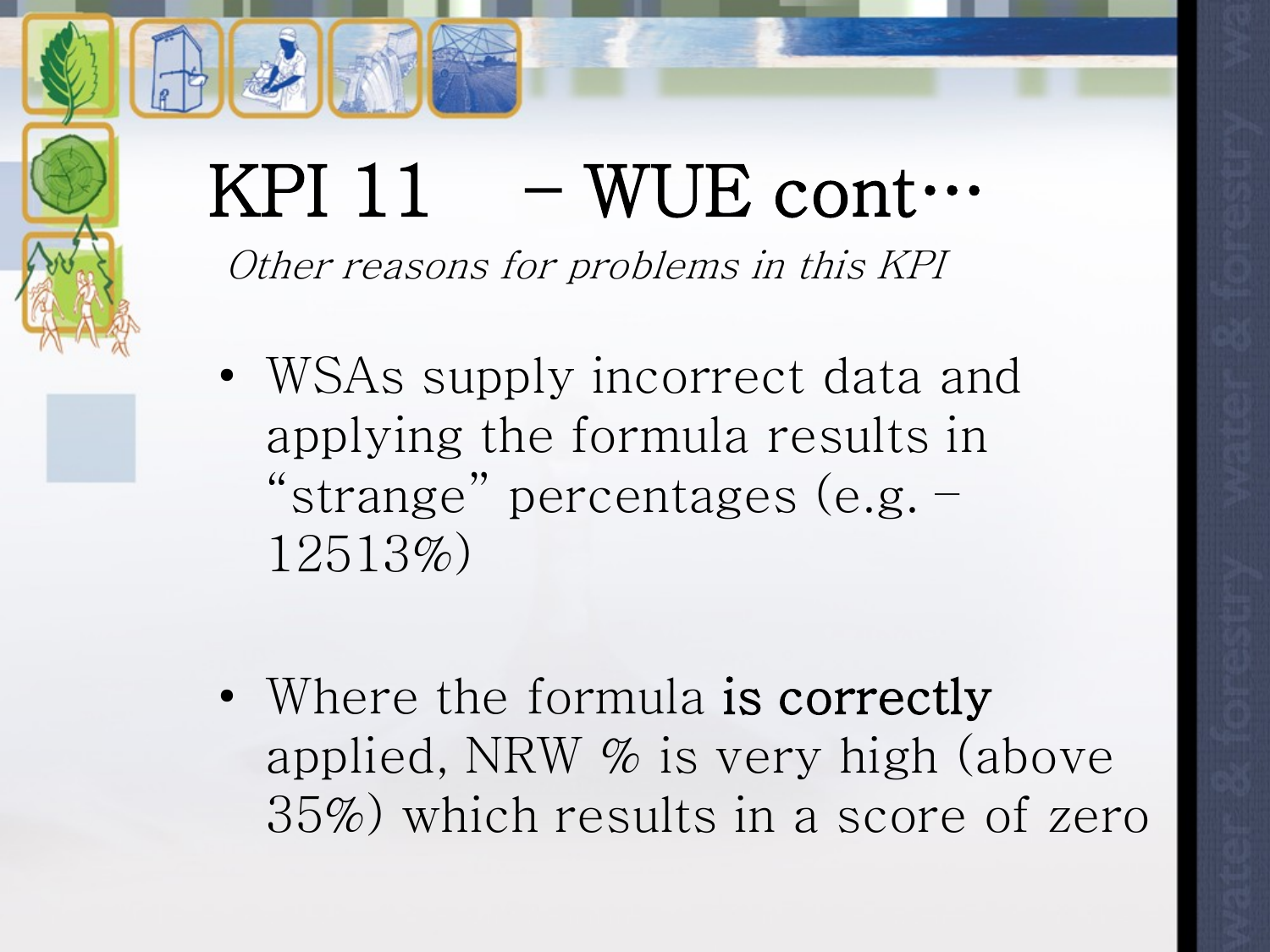## KPI  $11$  – WUE cont..

- Water is increasingly scarce and therefore increasingly expensive
- Major impact on WSA's bottom line
- Improving systematic measurement of water use and therefore improve efficiency is an imperative to prepare for the future
- $\Delta$  RT NOW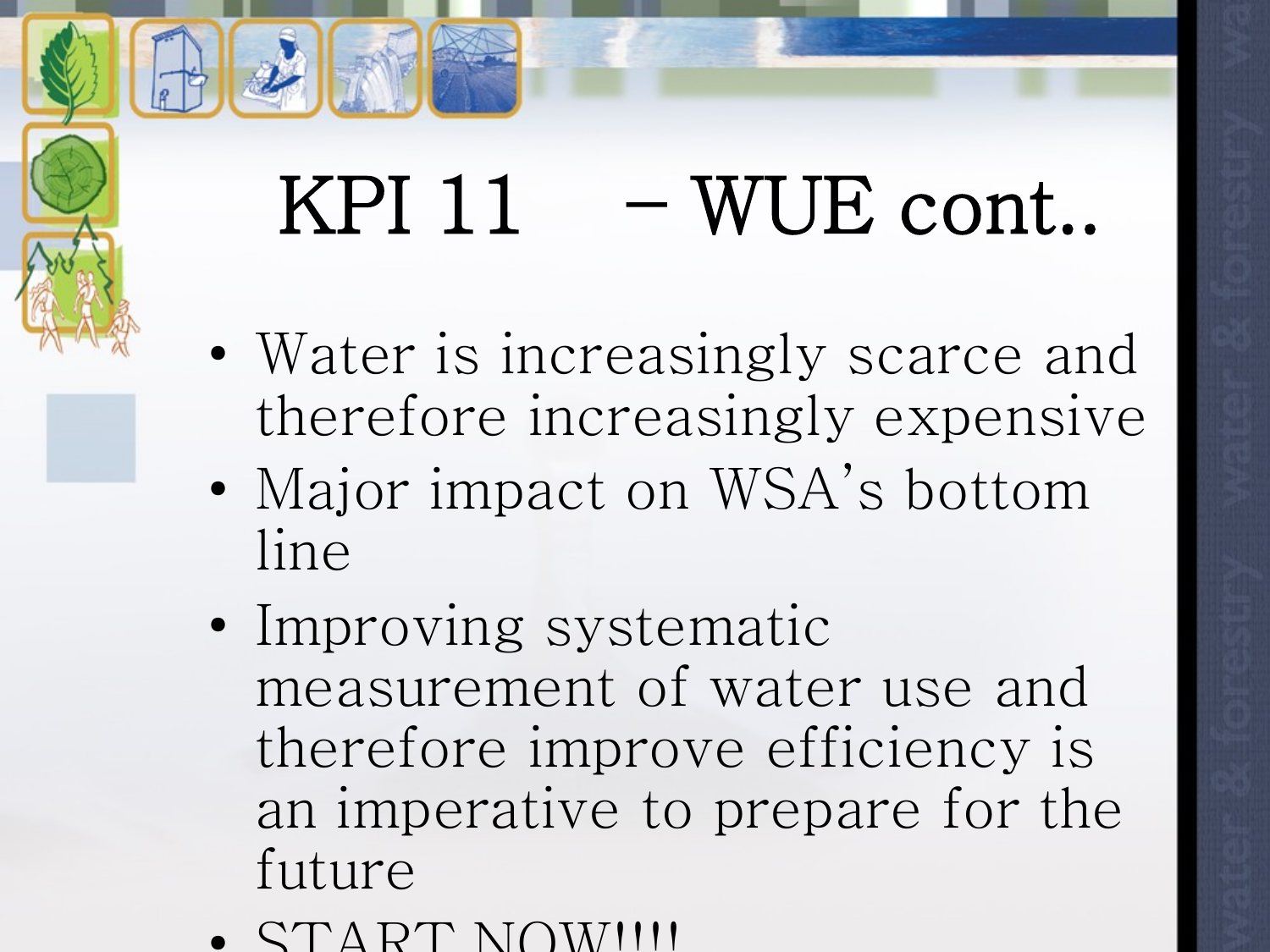## Conclusions

Systematic performance measurement:

- Delivers management information to WSAs concentrate resources on problem areas (not ad-hoc)
- Gives guidance on how to deploy scarce resources
- Highlights priority areas requiring Regulatory Actions
- Ensures Regulatory actions are carried out objectively and  $t_{\rm max}$  transparently  $t_{\rm max}$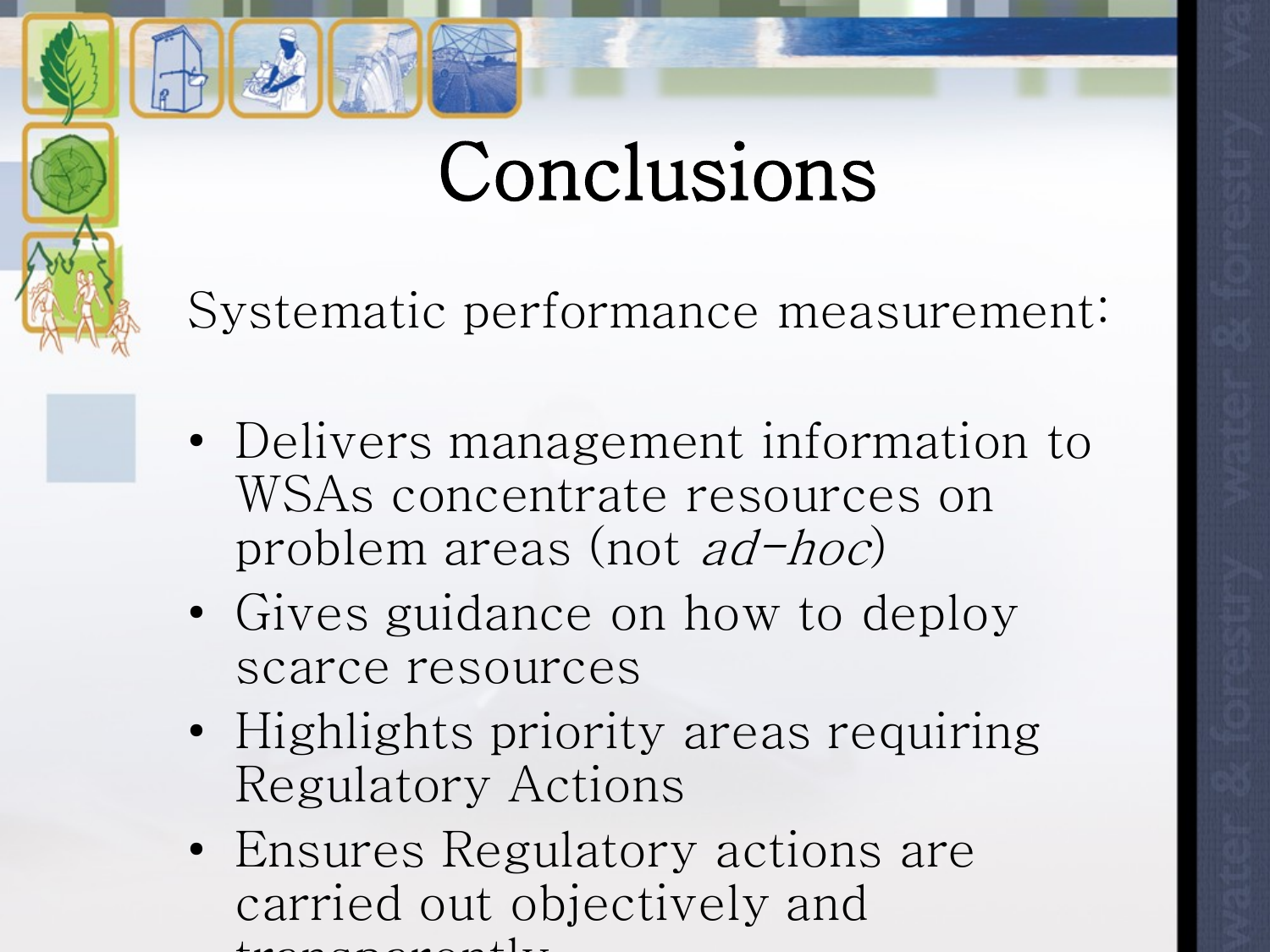## Recommendations

- Using RPMS can improve management efficiency and implications to service delivery
- Systematic approach to goal definition – i.e. what would constitute an improvement in business practise – need measureable goals
- Concentrate on critical issues need the ability to prioritise